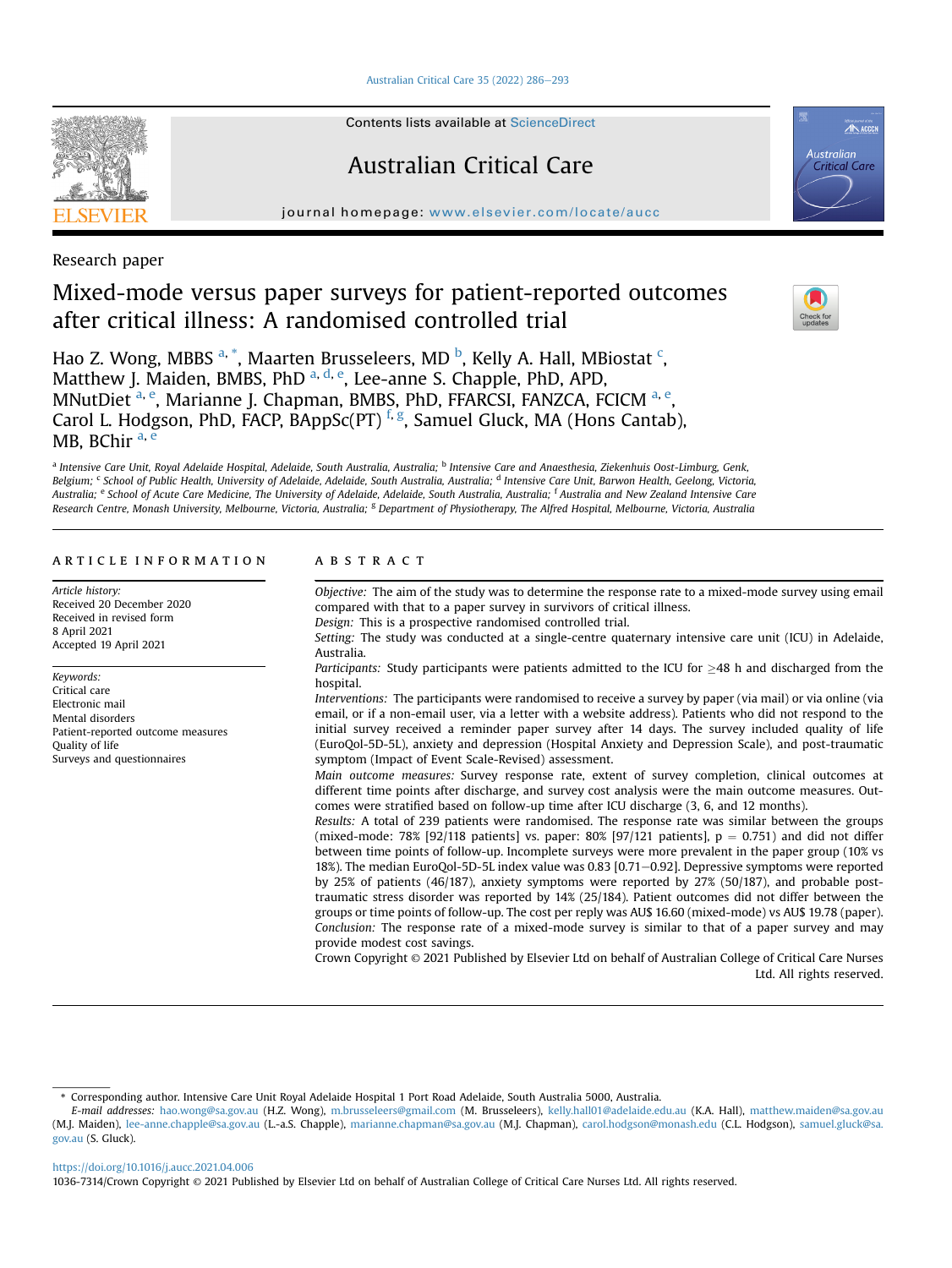#### 1. Introduction

Survivors of critical illness are at risk of reduced quality of life $1-3$  $1-3$ and mental health, $4\text{-}6$  $4\text{-}6$  $4\text{-}6$  which are often quantified by using patientreported outcome measures (PROMs). PROMs have largely been collected using telephone or paper mail surveys. $1,2,4$  $1,2,4$  $1,2,4$  $1,2,4$  Telephone surveys are time-consuming, require data entry, and are costly.<sup>[7,](#page-6-0)[8](#page-6-1)</sup> Paper surveys, although less expensive, still incur postage costs, also require data entry, and have a slower turnaround time. $9,10$  $9,10$ 

Online surveys for PROMs have been in use since  $1996<sup>11</sup>$  and are an increasingly attractive choice, given the prevalence of internet use, $12$  ease of administering surveys, convenience for patients, and lower cost.<sup>9[,13](#page-6-6)</sup> However, prior studies also show that strictly online surveys frequently return a lower response rate than other mo-dalities (e.g., paper/phone).<sup>[9](#page-6-2),[13](#page-6-6),[14](#page-6-7)</sup> The combination of an online component and paper mail in a mixed-mode survey is an estab-lished strategy,<sup>15,[16](#page-6-9)</sup> but it is unknown whether this will enable a greater response rate from survivors of critical illness.

The primary objective of this study was to determine the response rate to a mixed-mode PROM survey compared with that to a paper mail survey in adult survivors of critical illness. Our hypothesis was that the mixed-mode survey would have a higher response rate than the paper survey. Secondarily, we sought to assess the extent of survey completion of each modality, report the PROM outcomes, perform a cost analysis of the survey modalities, and describe the characteristics of participants.

### 2. Methods

A prospective randomised controlled trial was conducted to assess the response rate to a PROM survey delivered via two different modalities. The study was approved by the Royal Adelaide Hospital Research Ethics Committee (HREC/18/CALHN/549) and prospectively registered on the Australian and New Zealand Clinical Trials Registry (ACTRN12619000586112). Patients were contacted byletter between May and July 2019 to obtain written consent. Surveys were sent between June and August 2019, and data collection was completed by September 2019.

#### 2.1. Study population, subgroups, and recruitment

All adult ( $\geq$ 18 years of age) patients discharged from the Roval Adelaide Hospital intensive care unit (ICU) between June 2018 and April 2019 who had spent at least 48 h in the ICU and who were still alive at the time of recruitment were identified retrospectively from the Australia and New Zealand Intensive Care Society Adult Patient Database $17$  and cross-referenced with the South Australian Death Registry.

Potential patients were separated a priori into three subgroups (follow-up at 3, 6, or 12 months) based on the duration since ICU discharge. Patients were eligible only if their respective follow-up date occurred during the recruitment period from May to July 2019. A letter describing this follow-up study and requesting consent to participate was sent 3 weeks before the follow-up date and were batch mailed on a weekly basis. The letter omitted details of the survey modalities so as to maintain participant blinding.

### 2.2. Consent

Patients were asked to return a completed consent form and an email address if they had one; however, this had no bearing on group allocation. Failure to return the consent letter resulted in a telephone reminder call after 10 days.

#### 2.3. Data collection

Demographic details including age, sex, and the state of residence were extracted from the Adult Patient Database.

Three PROMs were administered via both modalities. Quality of life was assessed using the EuroQol-5D-5L (EQ-5D-5L), measuring quality of life over five domains: mobility, self-care, usual activities, pain/discomfort, and anxiety/depression.[18](#page-6-11) EQ-5D-5L index values were calculated using a UK value set.<sup>[19](#page-6-12)</sup> Anxiety and depression were assessed using the Hospital Anxiety and Depression Scale (HADS).<sup>18</sup> For each domain of anxiety and depression in the HADS, a score of  $8-10$  was classified as mild,  $11-14$  was classified as moderate, and  $>$  14 was classified as severe.<sup>20</sup> Impact of Event Scale-Revised (IES-R) was used to assess post-traumatic stress symptoms,<sup>18</sup> with a cut-off of >35 used to define a patient as likely having post-traumatic stress disorder (PTSD).<sup>[21](#page-6-14)</sup> Patients were also asked to rate their ability to complete surveys using paper, online, and using a smartphone app (five-point Likert scale) (Supplementary material).

#### 2.4. Sample size and study group allocation

An estimated 600 patients were to be contacted within the predefined recruitment period with an aim of obtaining a convenience sample of 300 responses based on the response rates of previous ICU follow-up studies.<sup>[4](#page-5-1)[,5](#page-6-15)[,22](#page-6-16)</sup>

After consent, the patients were computer randomised $^{23}$  $^{23}$  $^{23}$  in a 1:1 allocation to the mixed-mode or paper group. The surveys were sent out within a week of each patient's follow-up date, allowing for the constraints of the hospital mailing service. Patients were blinded to their group allocation; however, clinicians and researchers were not.

#### 2.5. Interventions and study groups

In the mixed-mode group, patients were emailed a website link to the survey; patients without email received a letter with a simple website address and a unique login. Email users were sent automated reminder emails after 3, 6, and 9 days. Forced responses were used in the online survey, requiring each question to be answered to progress. $24,25$  $24,25$  The online survey was administered using the Research Electronic Data Capture platform (REDCap; Vanderbilt University, Tennessee, USA), $^{26}$  with question order and wording identical to that of the paper modality. In the paper group, patients received a paper survey with a postage-paid reply envelope.

In both groups, patients who had not completed their survey received a reminder paper survey after 14 days and a reminder phone call to return their received survey after 21 days.

#### 2.6. Outcome measures

The primary outcome was the response rate to the survey, calculated as the number of respondents as a proportion of consented patients in each group. A returned survey was considered valid if any PROM question was answered.

Secondary outcomes were the response rate between patients with and without email in the mixed-mode group and response rate before the reminder paper surveyin both groups, the extent of survey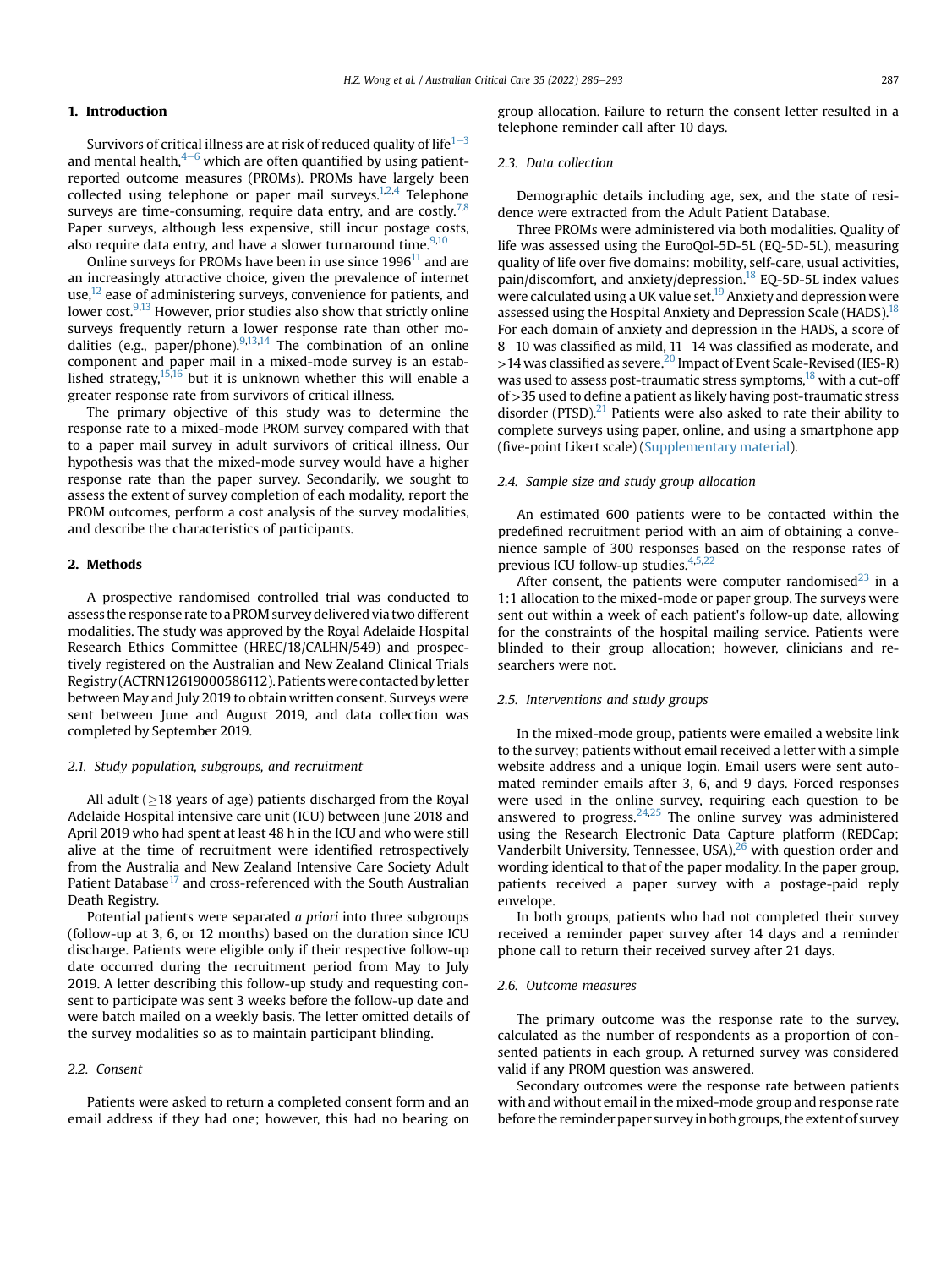completion (number of surveys missing at least one answer, number of individual questions without an answer), PROM outcomes between groups and subgroups, survey costs, staff resources, and characteristics (age, sex, Acute Physiology and Chronic Health Evaluation II score, length of stay [LOS] in the ICU, LOS in the hospital) of patients who provided a survey response.

### 2.7. Statistical analysis

<span id="page-2-0"></span>Categorical variables were reported as frequency and percentages; normally distributed continuous variables were reported as mean and standard deviation (SD); median and interquartile range were reported for non-normal continuous variables. Categorical data were analysed using chi-square tests, parametric data were analysed using two-sided t-tests, and non-parametric data were analysed using Kruskal–Wallis rank tests. Missing data in the EQ-5D-5L excluded calculation of an index value. Missing data from the HADS $^{27}$  and IES-R<sup>4</sup> were imputed as the mean of individual patient subscale scores. Significance was set as a p-value of 0.05. All analyses were performed using Stata v15 (College Station, TX, USA).

### 3. Results

### 3.1. Study population

There were 1796 patients discharged between June 2018 and April 2019, with 825 having an ICU LOS of at least 48 h and who were still alive at the time of follow-up. Of these, all 646 who had a



Fig. 1. CONSORT diagram. ICU = intensive care unit,  $LOS = length of stay$ .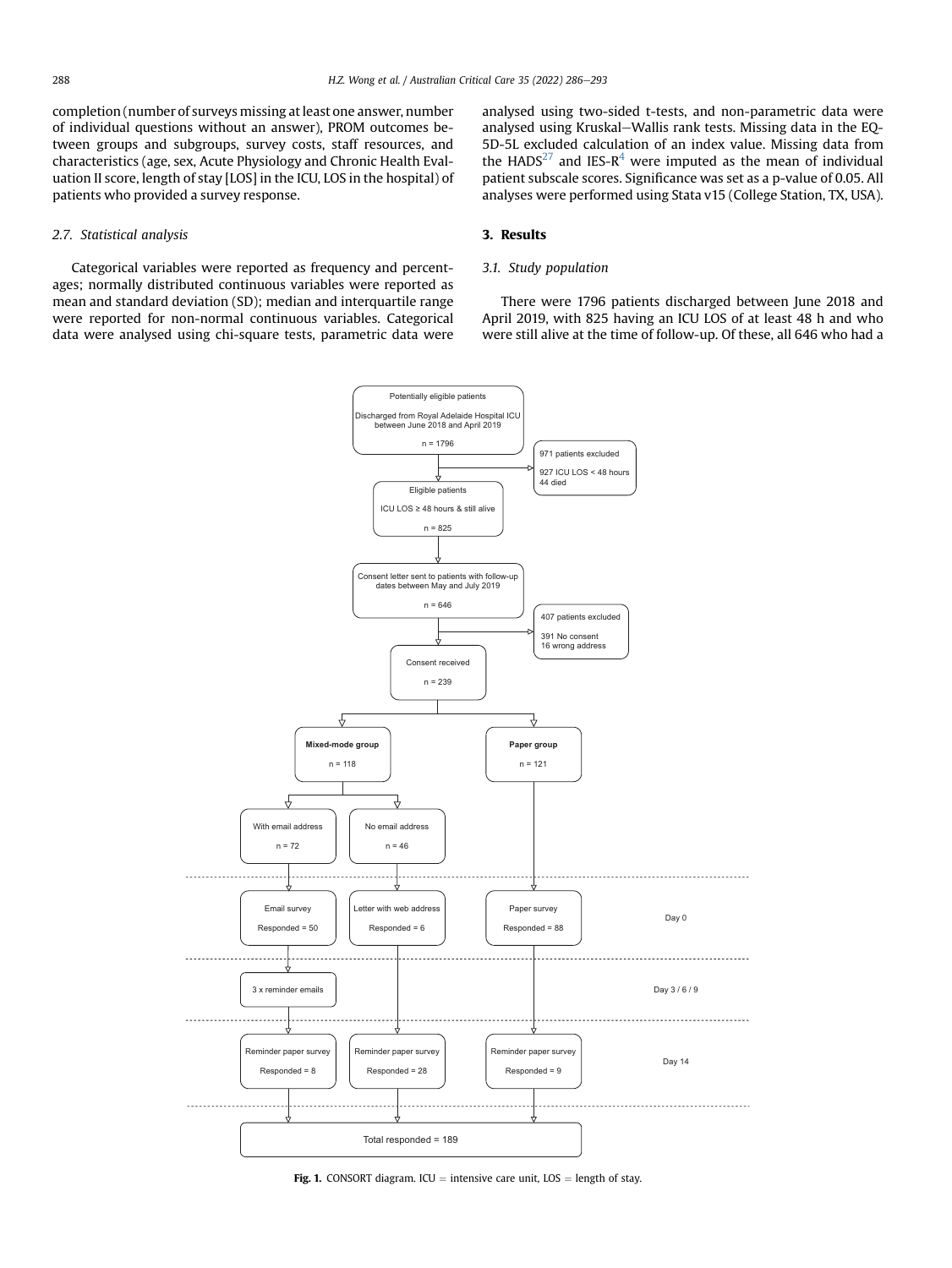follow-up date of 3, 6, or 12 months after ICU discharge within the recruitment period were contacted, and 239 (37%) consented to participate ([Fig. 1\)](#page-2-0). Of the consented patients, 57 (48%) in the mixed-mode group and 62 (51%) in the paper group required a phone call reminder to return their completed consent form.

Forty-four (18%) patients were surveyed 3 months after ICU discharge, 87 (36%) were surveyed at 6 months after ICU discharge, and 108 (45%) were surveyed at 12 months after ICU discharge.

#### 3.2. Randomisation

There were 118 (49%) patients randomised to the mixed-mode group, and 121 (51%) were randomised to the paper group ([Fig. 1](#page-2-0)). In the mixed-mode group, 39% (46/118) of patients had no email and received a letter with a simple website address and a unique login.

#### 3.3. Response rate to the survey

Survey responses were received from 189 (79%) patients. The characteristics of responders stratified by study group are shown in [Table 1](#page-3-0); the characteristics of responders stratified by subgroup are shown in Supplementary Table S1.

The response rate was 78% (92/118) in the mixed-mode group and 80% (97/121) in the paper group ( $p = 0.751$ ) [\(Fig. 2\)](#page-3-1). Two patients in the mixed-mode group replied without answering any PROM questions and were classified as nonresponders.

The response rate before the reminder paper survey was higher in the paper group than in the mixed-mode group (73% vs. 48%, respectively,  $p < 0.001$ ) ([Fig. 2\)](#page-3-1). In the mixed-mode group, the response rate before the reminder paper survey was higher in thosewho used email than in those who did not (69% vs 13%, respectively,  $p < 0.001$ ).

Response rates between the 3-, 6-, and 12-month subgroups were similar (Supplementary Table S2).

#### 3.4. Survey completion

The proportion of respondents in the paper group with at least one answer missing was more (17/97, 18%) than that in the mixedmode group (9/92, 10%). Conversely, there were more missing answers in the mixed-mode group than in the paper group (3.4% vs 1.3%, respectively) owing to premature survey termination [\(Table 2,](#page-4-0) Supplementary Table S5). Of the nine patients with missing data in the mixed-mode group, five (56%) responded via the reminder paper survey and four (44%) responded online; these four terminated the survey prematurely.

Despite imputation for missing data with the HADS and IES-R, a total of four EQ-5D-5L, two HADS, and five IES-R responses could not be analysed as there were insufficient data. Of these 11 PROMs, seven were from the mixed-mode group and four were from the paper group. Across both groups, IES-R had the highest number of

#### <span id="page-3-0"></span>Table 1

| Characteristics of survey responders and stratified by study groups. |  |
|----------------------------------------------------------------------|--|
|----------------------------------------------------------------------|--|

| Characteristics                   | All responders ( $n = 189$ ) | Mixed-mode group ( $n = 92$ ) | Paper group ( $n = 97$ ) |
|-----------------------------------|------------------------------|-------------------------------|--------------------------|
| Age (years), median [IQR]         | 67.3 [57.1-75.2]             | 66.9 [54,2-76.4]              | 67.6 [59.7-73.8]         |
| Male, $n$ $(\%)$                  | 117 (61.9%)                  | 58 (63%)                      | 59 (60.8%)               |
| APACHE II, median [IQR]           | $15$ [12-18]                 | $14.5$ [11-18]                | $15$ [13-18]             |
| APACHE III, median [IQR]          | 54 [44-67]                   | 53 [43-67]                    | 56 [46-67]               |
| ICU LOS (days), median [IQR]      | $3.9$ [2.9-5.9]              | $3.8$ [2.9-5.7]               | $4[3-6]$                 |
| Hospital LOS (days), median [IQR] | $11.2$ [8.1-22.2]            | $13.2$ [8.7-20.6]             | $10.1$ [7.7-22.6]        |
| Lives in SA, $n$ $(\%)$           | 175 (92.6%)                  | 86 (93.5%)                    | 89 (91.8%)               |

APACHE = Acute Physiology and Chronic Health Evaluation, ICU = intensive care unit, IQR = interquartile range, LOS = length of stay, SA = South Australia.

<span id="page-3-1"></span>

Figure 2. Response rate results between modalities before and after the reminder paper survey.

respondents with any missing answers and the most total missing answers of all the PROMs ([Table 2\)](#page-4-0).

#### 3.5. Patient-reported outcome measures

Quality of life, the presence of anxiety and depression, and PTSD symptoms are reported in [Table 3.](#page-5-3) Measures of PROMs neither were significantly different between the study groups [\(Table 3](#page-5-3)) nor changed with duration since ICU discharge (Supplementary Table S3).

#### 3.6. Cost analysis

The cost of each survey reply was AU\$ 16.60 in the mixed-mode group and AU\$ 19.78 in the paper group (Supplementary material).

#### 3.7. Factors associated with a survey response

The only patient characteristic associated with survey response was older age (responder:  $67$  [57–75] years vs. nonresponder: 58 [45-69] years;  $p < 0.001$ ); this did not differ between the study groups (Supplementary Table S4).

#### 3.8. Contact preferences of responders

On a five-point Likert scale, 88% (167/189) of respondents considered themselves fully able to complete a postal survey, but only 49% (91/186) were fully able to complete an online survey. Overall, 44% (83/189) did not use email, and of these, 70% (58/83) were completely unable to respond online.

Smartphones were owned by 54% of respondents; 46% indicated they were able to install an app, whereas only 31% stated they were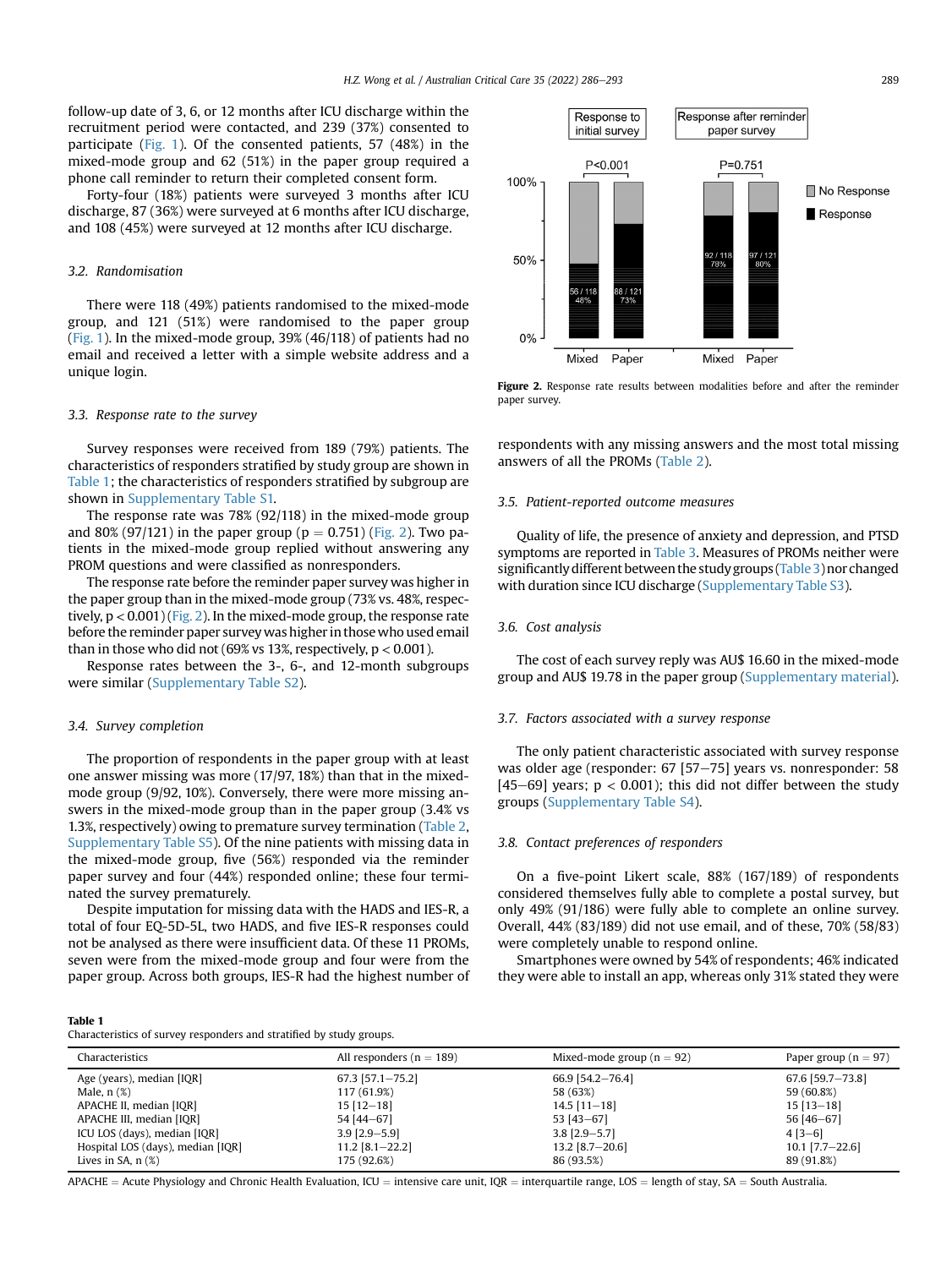<span id="page-4-0"></span>

| PROM                  | Questions per PROM All responders |                                                                   |            | Mixed-mode group                           |                           | dho.18 abe                                 |                                                      |
|-----------------------|-----------------------------------|-------------------------------------------------------------------|------------|--------------------------------------------|---------------------------|--------------------------------------------|------------------------------------------------------|
|                       |                                   | Number of patients with missing answers Number of missing answers |            | with missing answers<br>Number of patients | Number of missing answers | with missing answers<br>Number of patients | Number of missing<br>answers                         |
|                       |                                   | $(n = 189)$                                                       |            | $n = 92$                                   |                           | $(n = 97)$                                 |                                                      |
| EQ-5D-5L              |                                   | 6(3.2%)                                                           | 16(1.4%)   |                                            | 7(1.3%)                   | 4(4.1%)                                    |                                                      |
| <b>HADS</b>           |                                   | 6(3.2%)                                                           | 33(1.2%)   | 2 (2.2%)<br>2 (2.2%)                       | 28 (2.2%)                 | 4(4.1%)                                    | $9(1.5%)$<br>5 $(0.4%)$<br>3 $9(1.3%)$<br>3 $(1.3%)$ |
| <b>IES-R</b>          |                                   | $21(11.1\%)$                                                      | 135 (3.2%) | (9.8%)                                     | 96 (4.7%)                 | 12 (12.4%)                                 |                                                      |
| All PROM <sub>S</sub> |                                   | 26 (13.8%)                                                        | 184 (2.3%) | (9.8%)                                     | 131 (3.4%)                | $17(17.5\%)$                               |                                                      |

fully able to complete a survey on this. These responses were similar between the study groups.

### 4. Discussion

This study shows that a mixed-mode PROM survey has a similar response rate to that of a paper survey (78% vs 80%) in survivors of critical illness. The recognised reduced response rates in online-only surveys $^{13,28}$  $^{13,28}$  $^{13,28}$  $^{13,28}$  made the mixed-mode approach the practical choice; however, even this method has been inconsistent when compared with paper or phone modalities; $^{29-31}$  $^{29-31}$  $^{29-31}$  hence, this study was undertaken to establish the potential of this method in survivors of critical illness. The equivalent response rate of our mixed-mode group may have been in part due to the multiple reminders and the high prevalence of internet and smartphone device use in Australia.<sup>12[,32](#page-6-24)</sup> Although the mixed-mode group was designed primarily to be an online survey group, 39% of the group responded via a reminder paper survey, demonstrating the absolute importance in providing patients the option of a traditional modality.<sup>[29](#page-6-23)</sup>

The overall response rate of 29% for all contacted patients was lower than what we anticipated but still comparable with other studies. $2,5,33$  $2,5,33$  $2,5,33$  $2,5,33$  $2,5,33$  The ethics committee mandated a returned signed consent, which may have reduced our overall response rate. $34$ Other novel strategies to improve response rates include the use of mobile texting as a reminder  $35,36$  $35,36$  and the use of a mobile  $37$  or tablet app<sup>[38](#page-6-30)</sup> for the administration of the survey.

The initial response rate in those without email in the mixedmode group who were sent a letter with a website address was only 13%. Individuals without email were older, and their reduced online response was in keeping with Australian statistics showing internet use decreasing with age.<sup>12</sup> It is likely that if patients did not use email, their access or ability to use a connected device would be limited; this was supported by the majority of patients without email indicating their inability to reply online. However, the response rate before the reminder paper survey was very similar between the email patients of the mixed-mode group (70%) and those of the paper group (73%), supporting the utility of an online survey in email users.

Survey completion was affected by the survey modality. Forced responses in the online survey had a contradictory effect by reducing the number of patients with missing data but increasing the number of survey dropouts as a result of any unanswered question resulting in all subsequent questions also being left unanswered[.39,](#page-6-31)[40](#page-6-32) As a consequence, the total percentage of missing answers was higher in the mixed-mode group. The IES-R questionnaire had the most missing answers, possibly resulting from a combination of factors including survey fatigue due to its terminal placement in the survey, the length of the IES-R questionnaire, and premature survey termination in the online survey.

The median EQ-5D-5L index value for our cohort was 0.83  $[0.71-0.92]$  compared with 0.86  $[0.66-0.95]$  in an Australian ICU follow-up study of 2492 ventilated patients $4\overline{1}$  and 1.0 in a younger general Australian population. $42$  The rates of anxiety, depression, and PTSD were consistent with those reported in another Australian ICU follow-up study, $1$  demonstrating the validity of our outcome data in the context of our survey methodology. These rates however were lower than those reported in a similar  $UK<sup>5</sup>$  and Dutch $4$  study, possibly reflecting different patient cohorts and healthcare systems.

The mixed-mode group offered a saving of AU\$ 3.17 (16%) per reply which was received owing to lower postage and staff costs; this is in keeping with that reported in previous studies albeit at different magnitudes.<sup>8[,9](#page-6-2)[,43](#page-7-1)</sup> The lower costs and similar response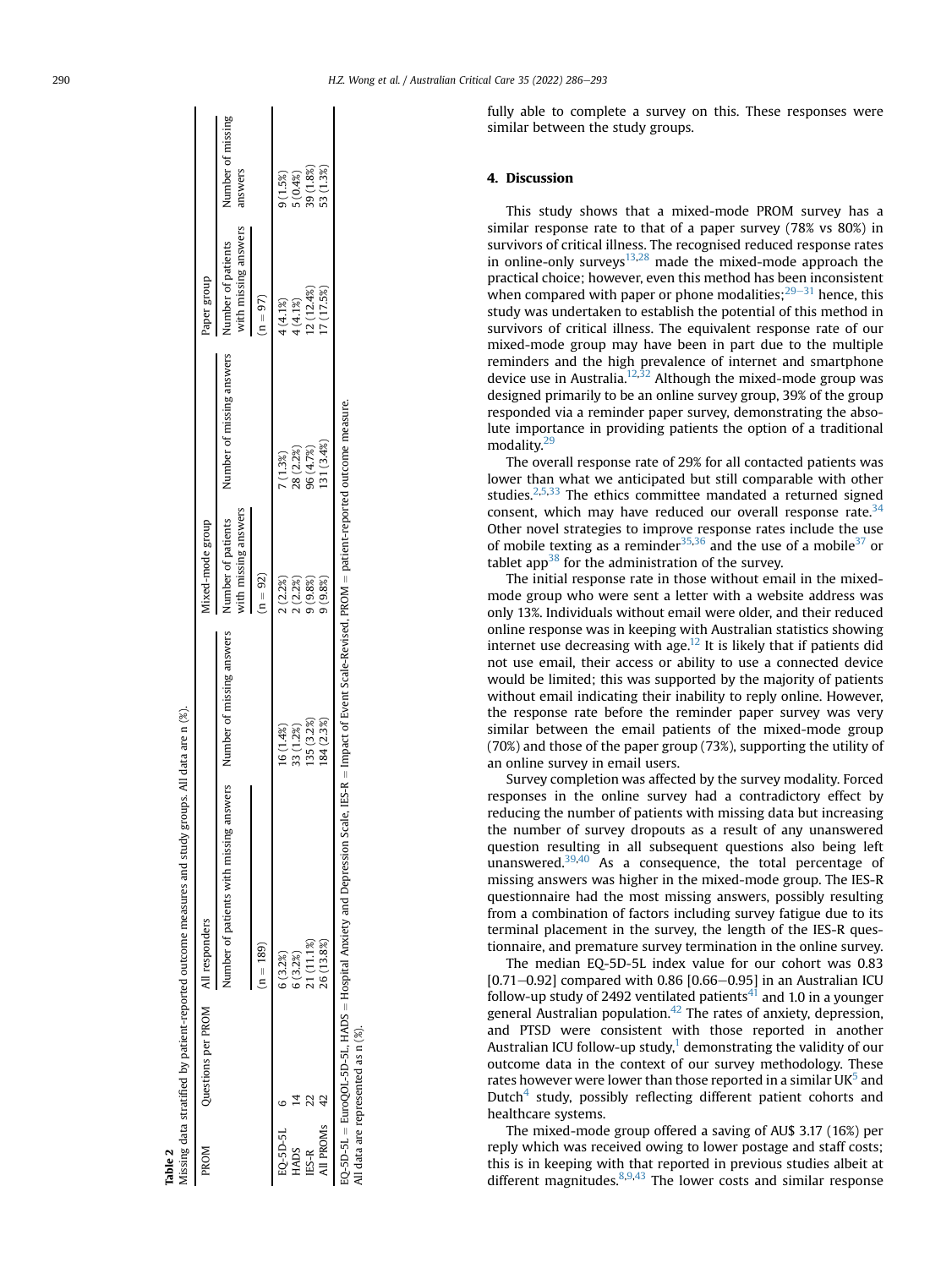<span id="page-5-3"></span>

|  | Patient-reported outcome measures for survey responders and stratified by study groups. |  |  |  |  |
|--|-----------------------------------------------------------------------------------------|--|--|--|--|
|--|-----------------------------------------------------------------------------------------|--|--|--|--|

| Patient-reported outcome measure                  | Total responders ( $n = 189$ ) | Mixed-mode group ( $n = 92$ ) | Paper group ( $n = 97$ ) | P-value |
|---------------------------------------------------|--------------------------------|-------------------------------|--------------------------|---------|
| EQ-5D-5L index value, median $[1QR]$ <sup>a</sup> | $0.83$ [0.71-0.92]             | $0.83$ [0.74-0.90]            | $0.83$ [0.70-0.92]       | 0.204   |
| EQ-5D VAS, median [IQR]                           | 75 [70-88]                     | 75 [60-90]                    | $80$ [70-85]             | 0.463   |
| Total depression, $n$ (%) <sup>b</sup>            | 46 (24.6%)                     | 24 (26.7%)                    | 22 (22.7%)               | 0.572   |
| Mild, $n$ $(\%)$                                  | 32 (17.1%)                     | 17 (18.9%)                    | 15 (15.5%)               |         |
| Moderate, $n$ $(\%)$                              | 13 (7%)                        | 7(7.8%)                       | 6(6.2%)                  |         |
| Severe, $n$ $(\%)$                                | 1(0.5%)                        | $0(0\%)$                      | $1(1.0\%)$               |         |
| Total anxiety, $n$ (%) <sup>b</sup>               | 50 (26.7%)                     | 25 (27.8%)                    | 25 (25.8%)               | 0.507   |
| Mild, $n$ $(\%)$                                  | 25 (13.4%)                     | 11 (12.2%)                    | 14 (14.4%)               |         |
| Moderate, $n$ $(\%)$                              | 20 (10.7%)                     | 12 (13.3%)                    | 8(8.2%)                  |         |
| Severe, $n$ $(\%)$                                | 5(2.7%)                        | 2(2.2%)                       | 3(3.1%)                  |         |
| PTSD likely, $n$ (%) <sup>c</sup>                 | 25 (13.6%)                     | 13 (14.8%)                    | 12 (12.5%)               | 0.505   |

 $EQ-5D-5L = EuroQOL-5D-5L$ , HADS = Hospital Anxiety and Depression Scale, VAS = visual analogue scale, IQR = interquartile range, IES-R = Impact of Event Scale-Revised, PTSD = post-traumatic stress disorder.

<span id="page-5-5"></span> $P^a$  EQ-5D-5L index values were calculated using a UK value set.<sup>19</sup>

<span id="page-5-6"></span> $b$  HADS = A score of 8–10 was classified as mild, 11–14 was classified as moderate, and >14 was classified as severe symptoms.<sup>[20](#page-6-13)</sup>

<span id="page-5-7"></span> $\epsilon$  IES-R with a cut-off of >35 for the patient likely having PTSD.<sup>2</sup>

rates in the mixed-mode group would be advantageous for future studies.<sup>29</sup>

The strengths of this study lie in the use of best practices in conducting the mixed-mode survey using a multimodal approach with a combination of electronic and paper surveys, telephone reminders,  $16,43$  $16,43$  the use of widely adopted PROMs,  $3,4,18$  $3,4,18$  $3,4,18$  the different time frames in which the patients were contacted after ICU discharge, the conduct of a cost analysis, and the relatively large number of respondents.

This study had some inherent limitations. Owing to the relatively low overall response rate, the risk of nonresponder bias must be considered although low response rates are not always predictive of this. $44,45$  $44,45$  This study is underpowered to detect small longitudinal changes in outcomes, and a potentially superior method would be to follow up a cohort over a period of time.<sup>5,[33](#page-6-25)</sup> The email patients had more contact points (three reminder emails) than the other patients; however, this is common with an online sur- $\text{veV}^{9,24,35}$  $\text{veV}^{9,24,35}$  $\text{veV}^{9,24,35}$  $\text{veV}^{9,24,35}$  $\text{veV}^{9,24,35}$  $\text{veV}^{9,24,35}$  and it would be impractical and costly to replicate this for patients receiving paper mail. The incidence of missing data is another potential source of bias; however, the use of imputed scores, the low number of PROMs that could not be analysed, and the coherence of our outcomes with Australian data $1,41$  $1,41$ minimise this risk. In addition, demographic data such as socioeconomic status and educational background were not recorded to assess for differences in the patients who responded online versus on paper; however, all patients in the mixed-mode group had the opportunity to reply via reminder paper survey, and the final response rates between both groups were similar. The patient characteristics and PROM outcome data were also very similar, making any response bias from differing modalities unlikely.

Based on the findings, a more effective survey methodology would be to collect email addresses during admission, to contact patients via email where possible,<sup>[29](#page-6-23)</sup> to avoid using forced responses in the online survey,  $39,40$  $39,40$  and to use paper surveys for patients without email and nonresponders. $43,46$  $43,46$ 

### 5. Conclusion

In this single-centre study of adult survivors of critical illness, the use of a mixed-mode survey had a similar response rate when compared with a paper survey, and the mixed-mode survey is a viable and cost-effective strategy especially for patients who use email. Further refinement of this methodology to follow up survivors of critical illness may reduce the cost of future studies.

#### Funding

Funding for the trial was provided by the Royal Adelade Hospital ICU Research Unit.

### CRediT authorship contribution statement

Hao Wong: Conceptualisation, Methodology, Investigation, Data curation, Writing  $-$  original draft, Writing  $-$  review & editing. Maarten Brusseleers: Conceptualisation, Methodology, Investigation, Data curation, Writing  $-$  review  $\&$  editing. Kelly A Hall: Formal analysis, Writing  $-$  review & editing. **Matthew Maiden:** Conceptualisation, Supervision, Visualisation, Writing – review  $\&$ editing. Lee-anne Chapple: Methodology, Writing – review  $\&$ editing. Marianne Chapman: Conceptualisation, Supervision, Writing – review & editing. Carol Hodgson: Methodology, Writing - review & editing. **Samuel Gluck**: Conceptualisation, Methodology, Supervision, Writing  $-$  review & editing

#### Conflict of interest

None.

#### Appendix A. Supplementary data

Supplementary data to this article can be found online at [https://doi.org/10.1016/j.aucc.2021.04.006.](https://doi.org/10.1016/j.aucc.2021.04.006)

#### References

- <span id="page-5-0"></span>[1] Hodgson CL, Udy AA, Bailey M, Barrett J, Bellomo R, Bucknall T, et al. The impact of disability in survivors of critical illness. Intensive Care Med 2017;43(7): 992-1001. [https://doi.org/10.1007/s00134-017-4830-0.](https://doi.org/10.1007/s00134-017-4830-0) Epub 2017/05/24. PubMed PMID: 28534110.
- <span id="page-5-2"></span>[2] Daniels LM, Johnson AB, Cornelius PJ, Bowron C, Lehnertz A, Moore M, et al. Improvingquality oflifein patients at risk for post-intensive care syndrome.Mayo Clin Proc Innov Qual Outcomes 2018;2(4):359-69. [https://doi.org/10.1016/](https://doi.org/10.1016/j.mayocpiqo.2018.10.001) [j.mayocpiqo.2018.10.001](https://doi.org/10.1016/j.mayocpiqo.2018.10.001). Epub 2018/12/19. PubMed PMID: 30560238; PubMed Central PMCID: PMCPMC6260497.
- <span id="page-5-4"></span>[3] Gerth AMJ, Hatch RA, Young JD, Watkinson PJ. Changes in health-related quality of life after discharge from an intensive care unit: a systematic review. Anaesthesia 2019;74(1):100-8. <https://doi.org/10.1111/anae.14444>. Epub 2018/10/07. PubMed PMID: 30291744; PubMed Central PMCID: PMCPMC6586053.
- <span id="page-5-1"></span>[4] Dijkstra-Kersten SMA, Kok L, Kerckhoffs MC, Cremer OL, de Lange DW, van Dijk D, et al. Neuropsychiatric outcome in subgroups of intensive care unit survivors: implications for after-care. J Crit Care  $2020;55;171-6$ . [https://doi.org/10.1016/](https://doi.org/10.1016/j.jcrc.2019.11.006) [j.jcrc.2019.11.006](https://doi.org/10.1016/j.jcrc.2019.11.006). Epub 2019/11/19. PubMed PMID: 31739086.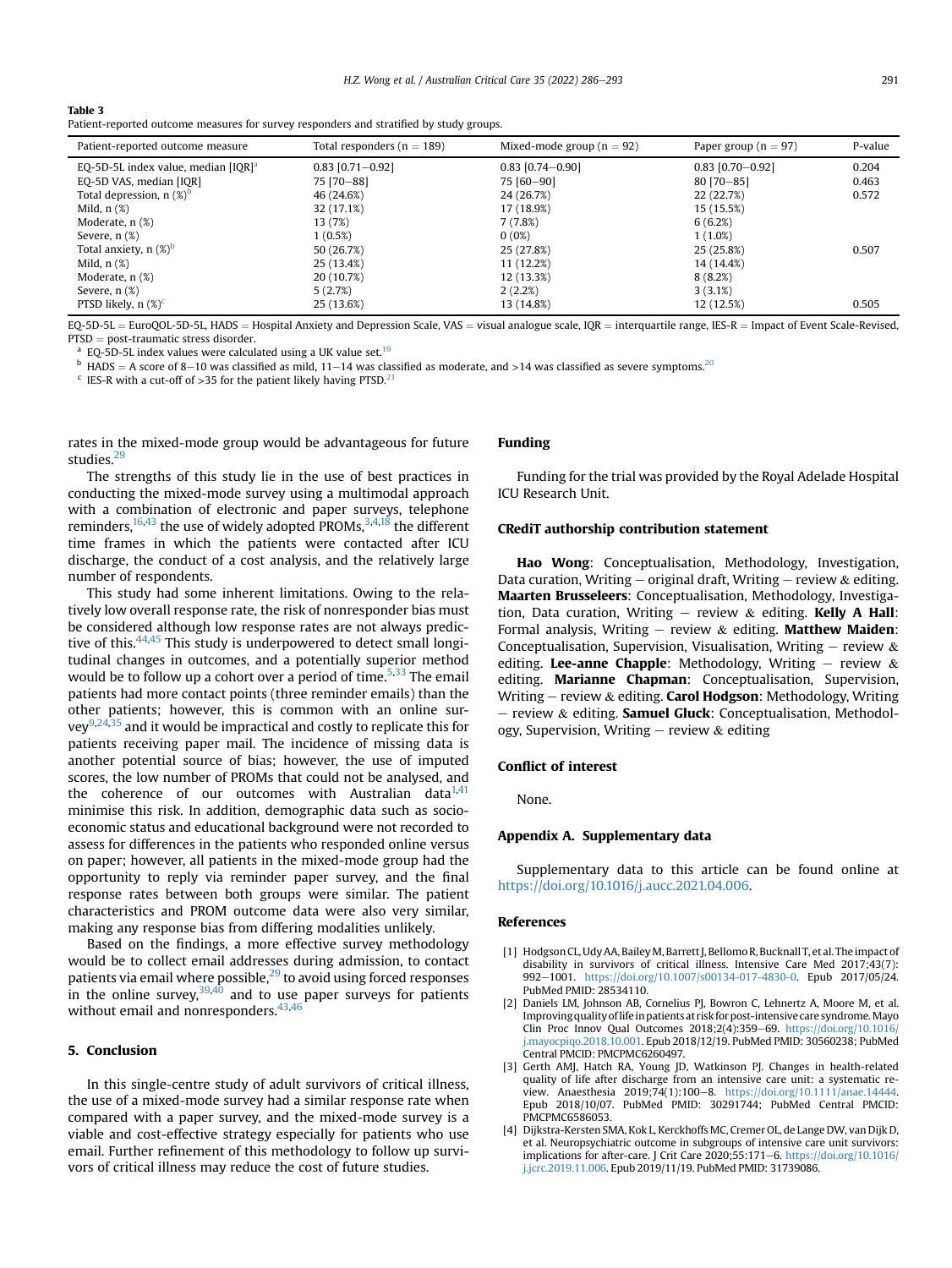- <span id="page-6-15"></span>[5] Hatch R, Young D, Barber V, Griffiths J, Harrison DA, Watkinson P. Anxiety, depression and post traumatic stress disorder after critical illness: a UK-wide prospective cohort study. Crit Care 2018;22(1):310. [https://doi.org/10.1186/](https://doi.org/10.1186/s13054-018-2223-6) [s13054-018-2223-6](https://doi.org/10.1186/s13054-018-2223-6). Epub 2018/11/24. PubMed PMID: 30466485; PubMed Central PMCID: PMCPMC6251214.
- [6] Righy C, Rosa RG, da Silva RTA, Kochhann R, Migliavaca CB, Robinson CC, et al. Prevalence of post-traumatic stress disorder symptoms in adult critical care survivors: a systematic review and meta-analysis. Crit Care 2019;23(1):213. [https://](https://doi.org/10.1186/s13054-019-2489-3) [doi.org/10.1186/s13054-019-2489-3.](https://doi.org/10.1186/s13054-019-2489-3) Epub 2019/06/13. PubMed PMID: 31186070; PubMed Central PMCID: PMCPMC6560853.
- <span id="page-6-0"></span>[7] Sinclair M, O'Toole J, Malawaraarachchi M, Leder K. Comparison of response rates and cost-effectiveness for a community-based survey: postal, internet and telephone modes with generic or personalised recruitment approaches. BMC Med Res Methodol 2012;12:132. [https://doi.org/10.1186/1471-2288-12-](https://doi.org/10.1186/1471-2288-12-132) [132](https://doi.org/10.1186/1471-2288-12-132). Epub 2012/09/04. PubMed PMID: 22938205; PubMed Central PMCID: PMCPMC3502082.
- <span id="page-6-1"></span>[8] McCormack LA, Friedrich C, Fahrenwald N, Specker B, Feasibility and acceptability of alternate methods of postnatal data collection. Matern Child Health J 2014;18(4):852-7. [https://doi.org/10.1007/s10995-013-1310-1.](https://doi.org/10.1007/s10995-013-1310-1) Epub 2013/ 06/25. PubMed PMID: 23793486.
- <span id="page-6-2"></span>[9] Ebert JF, Huibers L, Christensen B, Christensen MB. Paper- or web-based questionnaire invitations as a method for data collection: cross-sectional comparative study of differences in response rate, completeness of data, and financial cost. J Med Internet Res 2018;20(1):e24. [https://doi.org/10.2196/](https://doi.org/10.2196/jmir.8353) [jmir.8353](https://doi.org/10.2196/jmir.8353). Epub 2018/01/25. PubMed PMID: 29362206; PubMed Central PMCID: PMCPMC5801515.
- <span id="page-6-3"></span>[10] Hohwu L, Lyshol H, Gissler M, Jonsson SH, Petzold M, Obel C. Web-based versus traditional paper questionnaires: a mixed-mode survey with a Nordic perspective. J Med Internet Res 2013;15(8):e173. [https://doi.org/10.2196/](https://doi.org/10.2196/jmir.2595) [jmir.2595.](https://doi.org/10.2196/jmir.2595) Epub 2013/08/28. PubMed PMID: 23978658; PubMed Central PMCID: PMCPMC3757995.
- <span id="page-6-4"></span>[11] [Bell DS, Kahn Jr CE. Health status assessment via the world wide web. Proc](http://refhub.elsevier.com/S1036-7314(21)00062-X/sref11) [AMIA Annu Fall Symp 1996:338](http://refhub.elsevier.com/S1036-7314(21)00062-X/sref11)-[42. Epub 1996/01/01. PubMed PMID:](http://refhub.elsevier.com/S1036-7314(21)00062-X/sref11) [8947684; PubMed Central PMCID: PMCPMC2233166.](http://refhub.elsevier.com/S1036-7314(21)00062-X/sref11)
- <span id="page-6-5"></span>[12] Australian Bureau of Statistics.  $8146.0$  - Household Use of Information Technology, Australia, 2016-2017 <https://www.abs.gov.au/2018> [updated 28/ 03/2018; cited 2020 22/04/20]. Available from: [https://www.abs.gov.au/](https://www.abs.gov.au/ausstats/abs@.nsf/mf/8146.0) [ausstats/abs@.nsf/mf/8146.0.](https://www.abs.gov.au/ausstats/abs@.nsf/mf/8146.0)
- <span id="page-6-6"></span>[13] Blumenberg C, Barros AJD. Response rate differences between web and alternative data collection methods for public health research: a systematic review of the literature. Int J Publ Health  $2018;63(6):765-73$ . https: [doi.org/10.1007/s00038-018-1108-4](https://doi.org/10.1007/s00038-018-1108-4). Epub 2018/04/25. PubMed PMID: 29691594.
- <span id="page-6-7"></span>[14] Pham TM, Abel GA, Gomez-Cano M, Lyratzopoulos G. Predictors of postal or online response mode and associations with patient experience and satisfaction in the English cancer patient experience survey. J Med Internet Res 2019;21(5):e11855. [https://doi.org/10.2196/11855.](https://doi.org/10.2196/11855) Epub 2019/05/03. PubMed PMID: 31045503; PubMed Central PMCID: PMCPMC6521193.
- <span id="page-6-8"></span>[15] Zuidgeest M, Hendriks M, Koopman L, Spreeuwenberg P, Rademakers J. A comparison of a postal survey andmixed-mode survey using a questionnaire on patients' experiences with breast care. J Med Internet Res 2011;13(3):e68. https:/ [doi.org/10.2196/jmir.1241.](https://doi.org/10.2196/jmir.1241) Epub2011/09/29.PubMedPMID:21946048;PubMed Central PMCID: PMCPMC3222165.
- <span id="page-6-9"></span>[16] [Dillman DA, Smyth JD, Christian LM. Internet, phone, mail, and mixed-mode](http://refhub.elsevier.com/S1036-7314(21)00062-X/sref16) [surveys: the tailored design method. Chapter 11: mixed-mode question](http://refhub.elsevier.com/S1036-7314(21)00062-X/sref16)[naires and survey implementation. John Wiley](http://refhub.elsevier.com/S1036-7314(21)00062-X/sref16) & [Sons; 2014. p. 398](http://refhub.elsevier.com/S1036-7314(21)00062-X/sref16)-[449](http://refhub.elsevier.com/S1036-7314(21)00062-X/sref16).
- <span id="page-6-10"></span>[17] Stow PJ, Hart GK, Higlett T, George C, Herkes R, McWilliam D, et al. Development and implementation of a high-quality clinical database: the Australian and New Zealand intensive care society adult patient Database. J Crit Care 2006;21(2):133-41. [https://doi.org/10.1016/j.jcrc.2005.11.010.](https://doi.org/10.1016/j.jcrc.2005.11.010) Epub 2006/ 06/14. PubMed PMID: 16769456.
- <span id="page-6-11"></span>[18] Needham DM, Sepulveda KA, Dinglas VD, Chessare CM, Friedman LA, Bingham 3rd CO, et al. Core outcome measures for clinical research in acute respiratory failure survivors. An international modified delphi consensus study. Am J Respir Crit Care Med 2017;196(9):1122-30. [https://doi.org/](https://doi.org/10.1164/rccm.201702-0372OC) [10.1164/rccm.201702-0372OC](https://doi.org/10.1164/rccm.201702-0372OC). Epub 2017/05/26. PubMed PMID: 28537429; PubMed Central PMCID: PMCPMC5694837.
- <span id="page-6-12"></span>[19] Devlin NJ, Shah KK, Feng Y, Mulhern B, van Hout B. Valuing health-related quality of life: an EQ-5D-5L value set for England. Health Econ 2018;27(1): 7-22. [https://doi.org/10.1002/hec.3564.](https://doi.org/10.1002/hec.3564) Epub 2017/08/24. PubMed PMID: 28833869; PubMed Central PMCID: PMCPMC6680214.
- <span id="page-6-13"></span>[20] Snaith RP. The hospital anxiety and depression scale. Health Qual Life Outcome 2003;1:29. [https://doi.org/10.1186/1477-7525-1-29.](https://doi.org/10.1186/1477-7525-1-29) PubMed PMID: 12914662.
- <span id="page-6-14"></span>[21] Bienvenu OJ, Williams JB, Yang A, Hopkins RO, Needham DM. Posttraumatic stress disorder in survivors of acute lung injury: evaluating the impact of event scale-revised. Chest  $2013;144(1):24-31$ . [https://doi.org/10.1378/](https://doi.org/10.1378/chest.12-0908) [chest.12-0908.](https://doi.org/10.1378/chest.12-0908) Epub 2013/05/24. PubMed PMID: 23699588; PubMed Central PMCID: PMCPMC4694105.
- <span id="page-6-16"></span>[22] Hocker S, Anderson HL, McMahon KE, Wijdicks EF. Do survivors of acute neurologic injury remember their stay in the neuroscience intensive care unit? Neurocritical Care 2013;18(3):313-7. [https://doi.org/10.1007/s12028-](https://doi.org/10.1007/s12028-013-9833-2) [013-9833-2.](https://doi.org/10.1007/s12028-013-9833-2) Epub 2013/04/05. PubMed PMID: 23553251.
- <span id="page-6-17"></span>[23] Altman DG, Bland JM. How to randomise. BMJ 1999;319(7211):703-4. [https://doi.org/10.1136/bmj.319.7211.703.](https://doi.org/10.1136/bmj.319.7211.703) Epub 1999/09/10. PubMed PMID: 10480833; PubMed Central PMCID: PMCPMC1116549.
- <span id="page-6-18"></span>[24] Bojcic JL, Sue VM, Huon TS, Maletis GB, Inacio MC. Comparison of paper and electronic surveys for measuring patient-reported outcomes after anterior<br>cruciate ligament reconstruction. Perm J 2014;18(3):22-6. [https://doi.org/](https://doi.org/10.7812/TPP/13-142) [10.7812/TPP/13-142.](https://doi.org/10.7812/TPP/13-142) Epub 2014/08/08. PubMed PMID: 25102515; PubMed Central PMCID: PMCPMC4116261.
- <span id="page-6-19"></span>[25] Valentijn PP, Vrijhoef HJ, Ruwaard D, de Bont A, Arends RY, Bruijnzeels MA. Exploring the success of an integrated primary care partnership: a longitudinal study of collaboration processes. BMC Health Serv Res 2015;15:32. [https://doi.org/10.1186/s12913-014-0634-x.](https://doi.org/10.1186/s12913-014-0634-x) Epub 2015/01/23. PubMed PMID: 25609186; PubMed Central PMCID: PMCPMC4310187.
- <span id="page-6-20"></span>[26] Harris PA, Taylor R, Thielke R, Payne J, Gonzalez N, Conde JG. Research electronic data capture (REDCap)-a metadata-driven methodology and workflow process for providing translational research informatics support. J Biomed Inf 2009;42(2):377e81. <https://doi.org/10.1016/j.jbi.2008.08.010>. Epub 2008/10/22. PubMed PMID: 18929686; PubMed Central PMCID: PMCPMC2700030.
- <span id="page-6-21"></span>[27] Bell ML, Fairclough DL, Fiero MH, Butow PN. Handling missing items in the hospital anxiety and depression scale (HADS): a simulation study. BMC Res Notes 2016;9(1):479. [https://doi.org/10.1186/s13104-016-2284-z.](https://doi.org/10.1186/s13104-016-2284-z) Epub 2016/10/25. PubMed PMID: 27770833; PubMed Central PMCID: PMCPMC5075158.
- <span id="page-6-22"></span>[28] Källmén H, Sinadinovic K, Berman AH, Wennberg P. Risky drinking of alcohol in Sweden: a randomized population survey comparing web- and paperbased self-reports. Nordic Stud Alcohol Drugs 2017;28(2):123-30. [https://](https://doi.org/10.2478/v10199-011-0013-4) [doi.org/10.2478/v10199-011-0013-4](https://doi.org/10.2478/v10199-011-0013-4).
- <span id="page-6-23"></span>[29] Loban A, Mandefield L, Hind D, Bradburn M. A randomized trial found online questionnaires supplemented by postal reminders generated a cost-effective and generalizable sample but don't forget the reminders. J Clin Epidemiol 2017;92:116-25. <https://doi.org/10.1016/j.jclinepi.2017.08.003>. Epub 2017/ 08/29. PubMed PMID: 28844786.
- [30] Dillman DA, Phelps G, Tortora R, Swift K, Kohrell J, Berck J, et al. Response rate and measurement differences in mixed-mode surveys using mail, telephone, interactive voice response (IVR) and the Internet. Soc Sci Res 2009;38(1): 1-18. <https://doi.org/10.1016/j.ssresearch.2008.03.007>.
- [31] Converse PD, Wolfe EW, Xiaoting H, Oswald FL. Response rates for mixedmode surveys using mail and E-mail/web. Am J Eval 2008;29(1):99-107. <https://doi.org/10.1177/1098214007313228>.
- <span id="page-6-24"></span>[32] Economics DA. Mobile nation  $2019 -$  the 5G future. 2019 [12/10/2020]. Available from: [https://www2.deloitte.com/content/dam/Deloitte/au/Documents/](https://www2.deloitte.com/content/dam/Deloitte/au/Documents/Economics/deloitte-au-economics-mobile-nation-2019-080419.pdf) [Economics/deloitte-au-economics-mobile-nation-2019-080419.pdf](https://www2.deloitte.com/content/dam/Deloitte/au/Documents/Economics/deloitte-au-economics-mobile-nation-2019-080419.pdf).
- <span id="page-6-25"></span>[33] Langerud AK, Rustoen T, Smastuen MC, Kongsgaard U, Stubhaug A. Healthrelated quality of life in intensive care survivors: associations with social support, comorbidity, and pain interference. PLoS One 2018;13(6):e0199656. <https://doi.org/10.1371/journal.pone.0199656>. Epub 2018/06/26. PubMed PMID: 29940026; PubMed Central PMCID: PMCPMC6016908.
- <span id="page-6-26"></span>[34] Angus VC, Entwistle VA, Emslie MJ, Walker KA, Andrew JE. The requirement for prior consent to participate on survey response rates: a population-based survey in Grampian. BMC Health Serv Res 2003;3(1):21. https://doi.org [10.1186/1472-6963-3-21.](https://doi.org/10.1186/1472-6963-3-21) Epub 2003/11/19. PubMed PMID: 14622444; PubMed Central PMCID: PMCPMC293468.
- <span id="page-6-27"></span>[35] Lagerros YT, Sandin S, Bexelius C, Litton JE, Lof M. Estimating physical activity using a cell phone questionnaire sent by means of short message service (SMS): a randomized population-based study. Eur J Epidemiol 2012;27(7):561-6. https:/ [doi.org/10.1007/s10654-012-9708-4](https://doi.org/10.1007/s10654-012-9708-4). Epub 2012/06/30. PubMed PMID: 22744733.
- <span id="page-6-28"></span>[36] Weston D, Parsons V, Ntani G, Rushton L, Madan I. Mixed contact methods to improve response to a postal questionnaire. Occup Med (Lond) 2017;67(4): 305-7. [https://doi.org/10.1093/occmed/kqx032.](https://doi.org/10.1093/occmed/kqx032) Epub 2017/04/04. PubMed PMID: 28371932.
- <span id="page-6-29"></span>[37] Yu Q, Xu L, Li L, Zhi M, Gu Y, Wang X, et al. Internet and WeChat used by patients with Crohn's disease in China: a multi-center questionnaire survey. BMC Gastroenterol 2019;19(1):97. [https://doi.org/10.1186/s12876-019-1011-](https://doi.org/10.1186/s12876-019-1011-3) [3.](https://doi.org/10.1186/s12876-019-1011-3) Epub 2019/06/22. PubMed PMID: 31221086; PubMed Central PMCID: PMCPMC6584988.
- <span id="page-6-30"></span>[38] Lee KSK, Conigrave JH, Wilson S, Perry J, Hayman N, Zheng C, et al. Patterns of drinking in aboriginal and Torres Strait Islander peoples as self-reported on the Grog survey app: a stratified sample. BMC Med Inf Decis Making 2019;19(1):180. [https://doi.org/10.1186/s12911-019-0879-8.](https://doi.org/10.1186/s12911-019-0879-8) Epub 2019/09/ 07. PubMed PMID: 31488135; PubMed Central PMCID: PMCPMC6729068.
- <span id="page-6-31"></span>[39] Sischka PE, Décieux JP, Mergener A, Neufang KM, Schmidt AF. The impact of forced answering and reactance on answering behavior in online surveys. Soc Sci Comput Rev 2020. <https://doi.org/10.1177/0894439320907067>.
- <span id="page-6-32"></span>[40] Décieux JP, Mergener A, Neufang K, Sischka P. Implementation of the forced answering option within online surveys: do higher item response rates come at the expense of participation and answer quality? Psihologija 2015;48: 311e26. [https://doi.org/10.2298/PSI1504311D.](https://doi.org/10.2298/PSI1504311D)
- <span id="page-6-33"></span>[41] Deane AM, Little L, Bellomo R, Chapman MJ, Davies AR, Ferrie S, et al. Outcomes six months after delivering 100% or 70% of enteral calorie requirements during critical illness (TARGET). A randomized controlled trial. Am J Respir Crit Care Med 2020;201(7):814-22. [https://doi.org/10.1164/rccm.201909-](https://doi.org/10.1164/rccm.201909-1810OC) [1810OC.](https://doi.org/10.1164/rccm.201909-1810OC) Epub 2020/01/07. PubMed PMID: 31904995.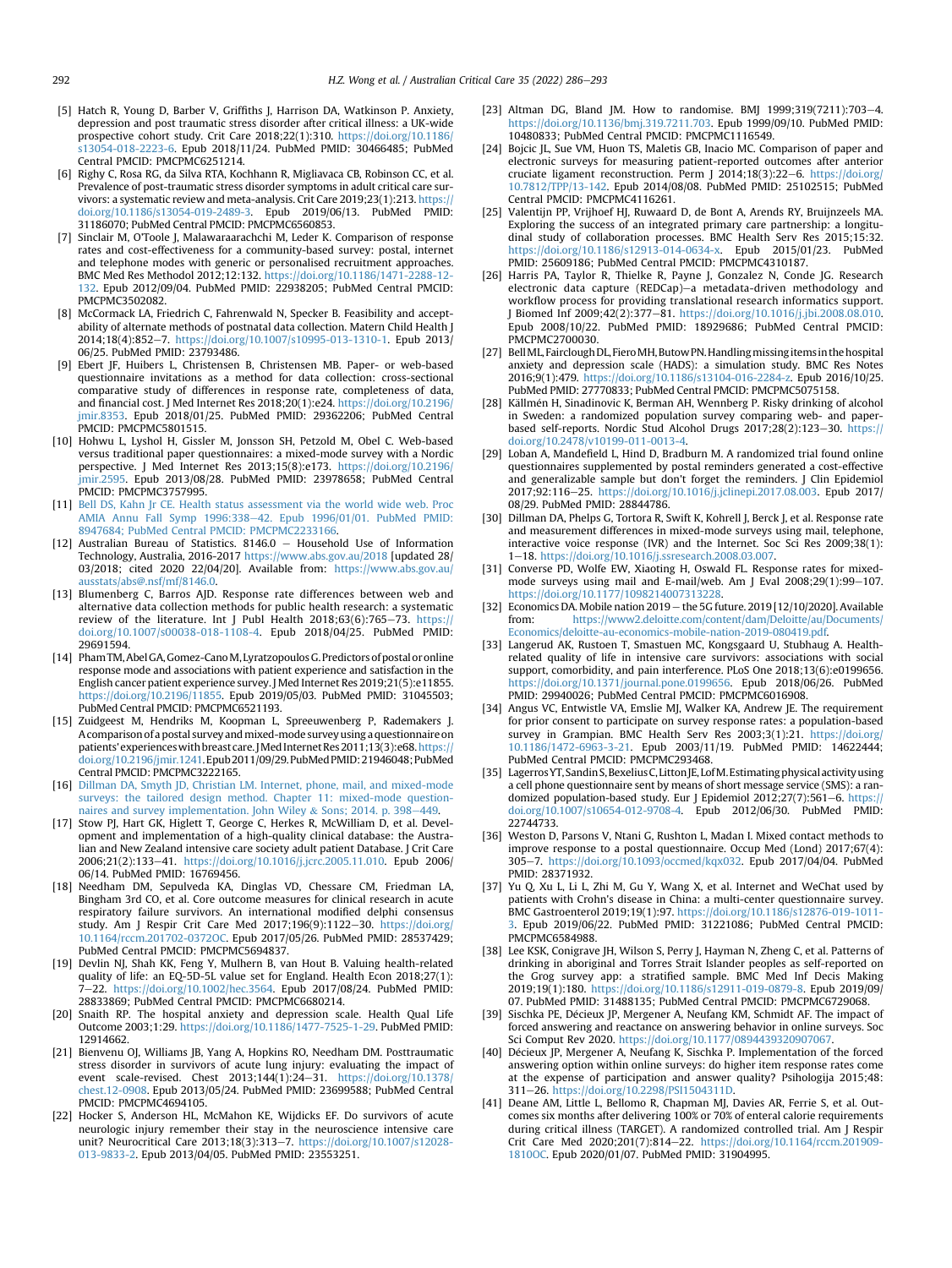- <span id="page-7-0"></span>[42] McCaffrey N, Kaambwa B, Currow DC, Ratcliffe J. Health-related quality of life measured using the EQ-5D-5L: South Australian population norms. Health Qual Life Outcome 2016;14(1):133. [https://doi.org/10.1186/s12955-016-](https://doi.org/10.1186/s12955-016-0537-0) [0537-0](https://doi.org/10.1186/s12955-016-0537-0). Epub 2016/09/21. PubMed PMID: 27644755; PubMed Central PMCID: PMCPMC5028927.
- <span id="page-7-1"></span>[43] Hunter J, Corcoran K, Leeder S, Phelps K. Is it time to abandon paper? The use of emails and the internet for health services research-a cost-effectiveness and qualitative study. J Eval Clin Pract 2013;19(5):855—61. [https://doi.org/10.1111/](https://doi.org/10.1111/j.1365-2753.2012.01864.x)<br>[j.1365-2753.2012.01864.x](https://doi.org/10.1111/j.1365-2753.2012.01864.x). Epub 2012/05/30. PubMed PMID: 22640009.
- <span id="page-7-2"></span>[44] Keeter S, Kennedy C, Dimock M, Best J, Craighill P. Gauging the impact of growing nonresponse on estimates from a national RDD telephone survey. Publ Opin Q 2006;70(5):759–79. [https://doi.org/10.1093/poq/](https://doi.org/10.1093/poq/nfl035) nfl[035.](https://doi.org/10.1093/poq/nfl035)
- <span id="page-7-3"></span>[45] [Dillman DA, Smyth JD, Christian LM. Internet, phone, mail, and mixed-mode](http://refhub.elsevier.com/S1036-7314(21)00062-X/sref45) [surveys: the tailored design method. Chapter 1: sample surveys in our elec](http://refhub.elsevier.com/S1036-7314(21)00062-X/sref45)[tronic world. John Wiley](http://refhub.elsevier.com/S1036-7314(21)00062-X/sref45) & Sons; 2014. p.  $5-6$ .
- <span id="page-7-4"></span>[46] Millar MM, Dillman DA. Improving response to web and mixed-mode surveys. Publ Opin Q 2011;75(2):249e69. <https://doi.org/10.1093/poq/nfr003>.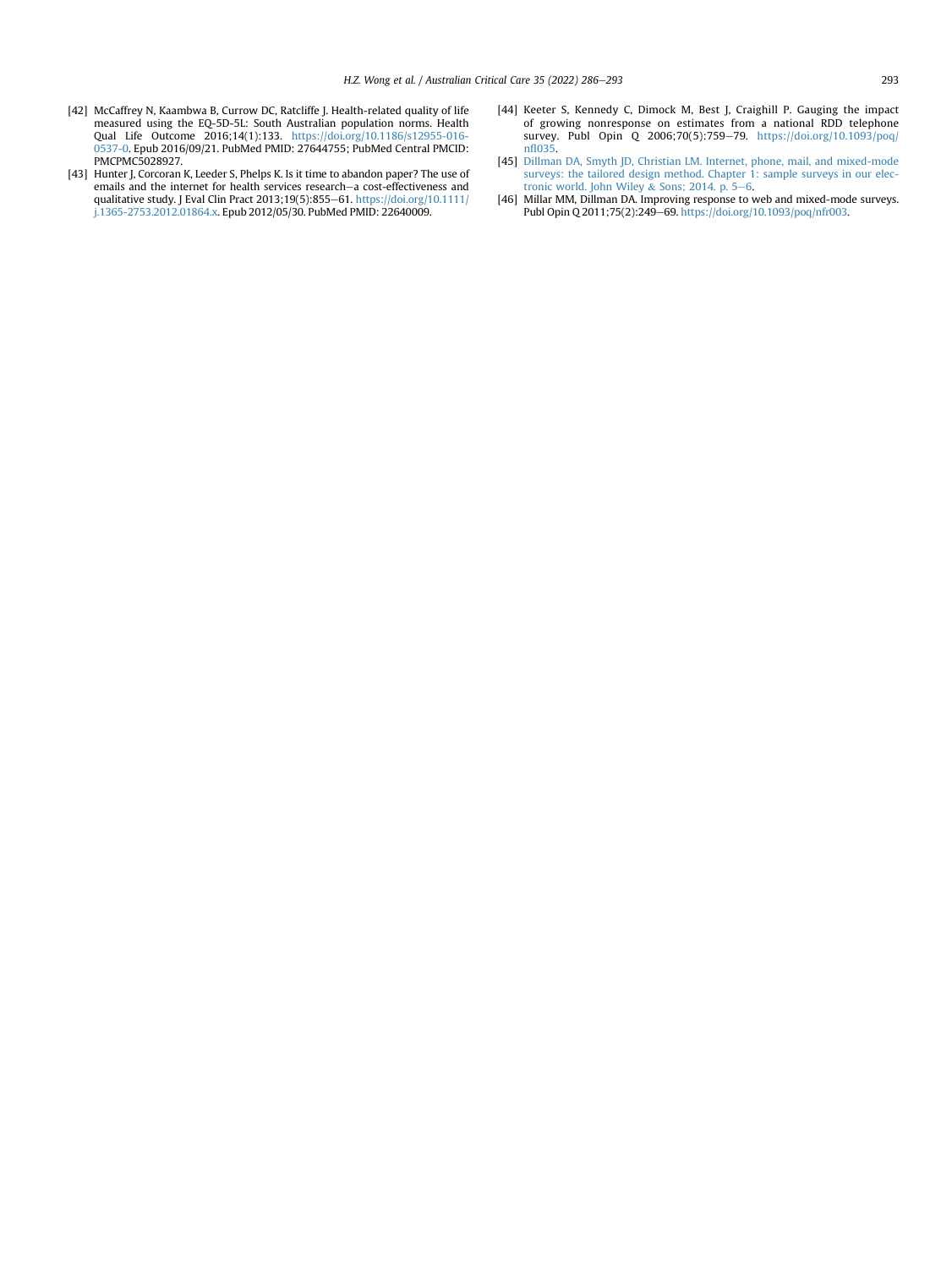# **Mixed-mode versus paper surveys for patient reported outcomes after critical illness: a randomised controlled trial**

## **Supplementary Material**

### **Contact preferences questionnaire sent to patients in addition to PROMs**

| Do you own a smartphone?                      | Yes I | <b>No</b> |
|-----------------------------------------------|-------|-----------|
|                                               |       |           |
| Are you able to install an app on your phone? | Yes I | <b>No</b> |

For the questions below, please indicate on the 5-point scale how capable you are with completing questionnaires in the following manner

- 1 Not able
- 5 Fully able

I would be able to complete questionnaires on paper sent by the postal service

|          | ⌒ | ີ          |
|----------|---|------------|
| Not able |   | Fully able |

I would be able to complete questionnaires via an online webpage

|  | $1$ 2 3 4 5 |  |
|--|-------------|--|
|  |             |  |

Not able **Fully able** 

I would be able to complete questionnaires on a smartphone app

|          | ◠ | ∽          |
|----------|---|------------|
| Not able |   | Fully able |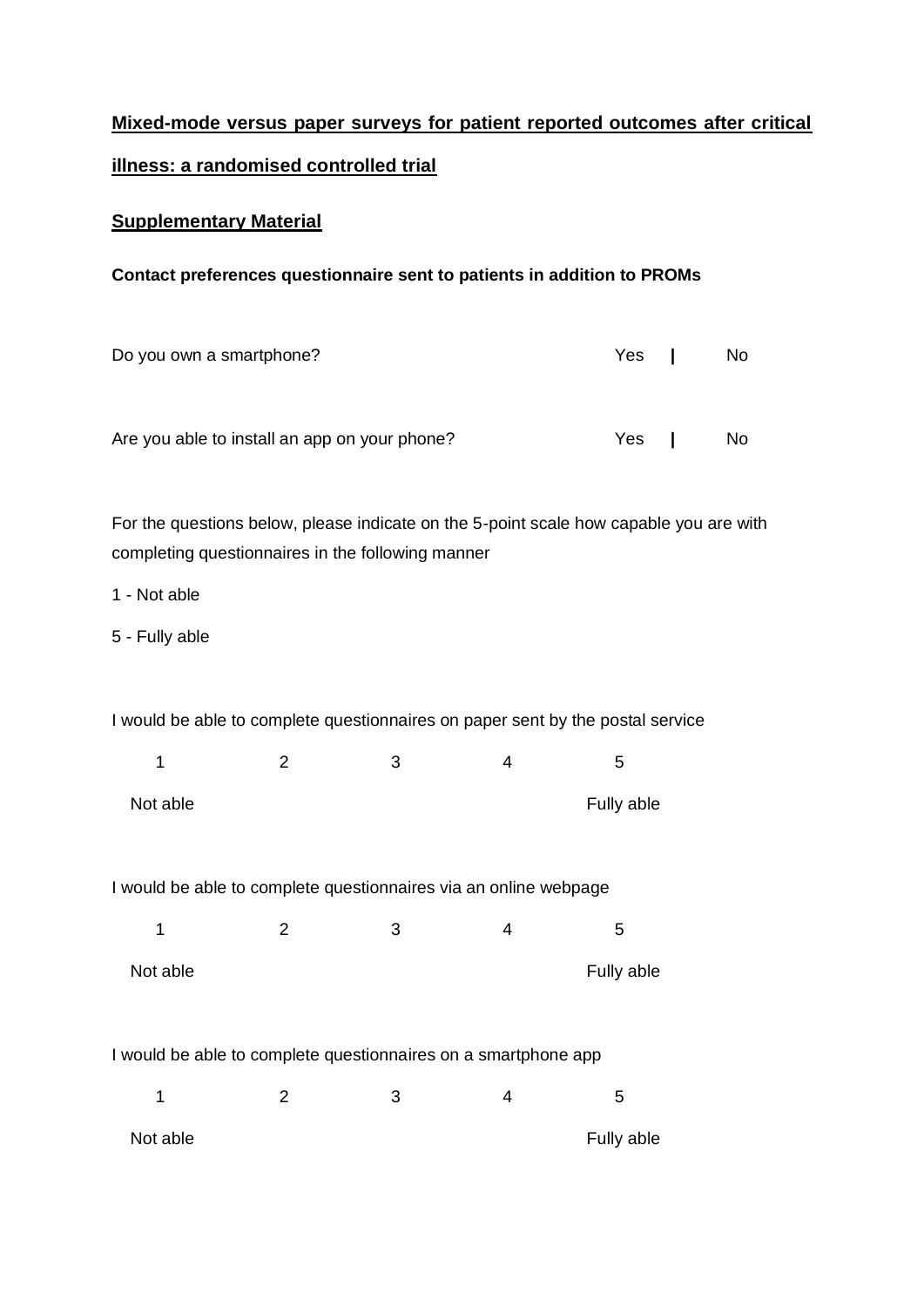### **Cost Analysis**

Costs were calculated for:

Postage out – AU\$1.16

Return postage (reply paid envelopes) – AU\$0.79

Printing paper – AU 0.9 cents per sheet

Manpower – AU\$26.63 per hour for Level 1 Scientist

- 1.5 minutes to print and send out each letter
- 4 minutes per phone call
- 6 minutes for data entry into computer system per paper response received

The use of the REDcap platform to send out automated emails is free.

Cost for contacting non-responders from sending out consent letters and making consent reminder phone calls were also included with even enrolment between both groups assumed (646 patients contacted = 323 patients per group)

| Total cost for mixed-mode group | $=$ AU\$1528 / 92 replies |
|---------------------------------|---------------------------|
|                                 | $=$ AU\$16.60 per reply   |
| Total cost for paper group      | $=$ AU\$1919 / 97 replies |
|                                 | $=$ AU\$19.78 per reply   |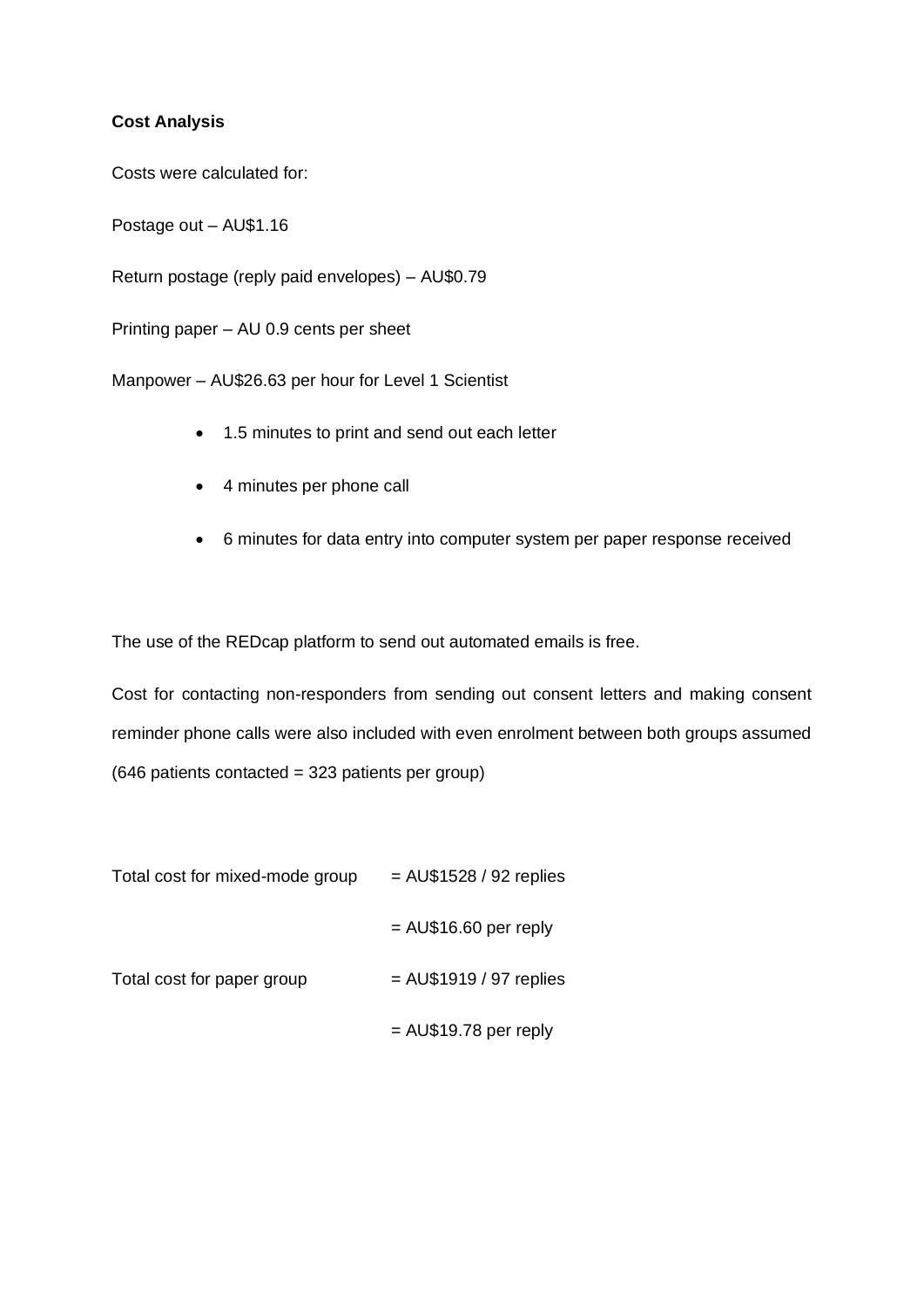|                                 |                     | <b>Subgroups</b>    |                      |
|---------------------------------|---------------------|---------------------|----------------------|
|                                 | 3 months ( $n=36$ ) | 6 months ( $n=69$ ) | 12 months ( $n=84$ ) |
| Age (years), median [IQR]       | 67.1 [61.4-72.5]    | 66.1 [55.8-75.6]    | 70.3 [56.5-74.5]     |
| Male, n (%)                     | 24 (66.7%)          | 44 (63.8%)          | 49 (58.3%)           |
| <b>APACHE II, median [IQR]</b>  | 14.5 [11-18]        | 15 [12-18]          | 15 [11.8-18]         |
| <b>APACHE III, median [IQR]</b> | 55 [49.8-62.3]      | 52 [44-66]          | 57.5 [39.8-69.3]     |
| ICU LOS (days), median [IQR]    | $3.2$ [2.8-4.8]     | $4[3-6]$            | $4$ [2.9-5.9]        |
| HOS LOS (days), median [IQR]    | 10.2 [7.9-16.4]     | 10.8 [7.8-18.1]     | 12.7 [8.2-26.8]      |
| SA address, n (%)               | 33 (91.7%)          | 64 (92.8%)          | 78 (92.9%)           |

# **Table S1 - Characteristics of survey responders stratified by subgroups**

APACHE – Acute Physiology and Chronic Health Evaluation, ICU LOS – Intensive Care Unit

length of stay, HOS LOS – Hospital length of stay, SA – South Australia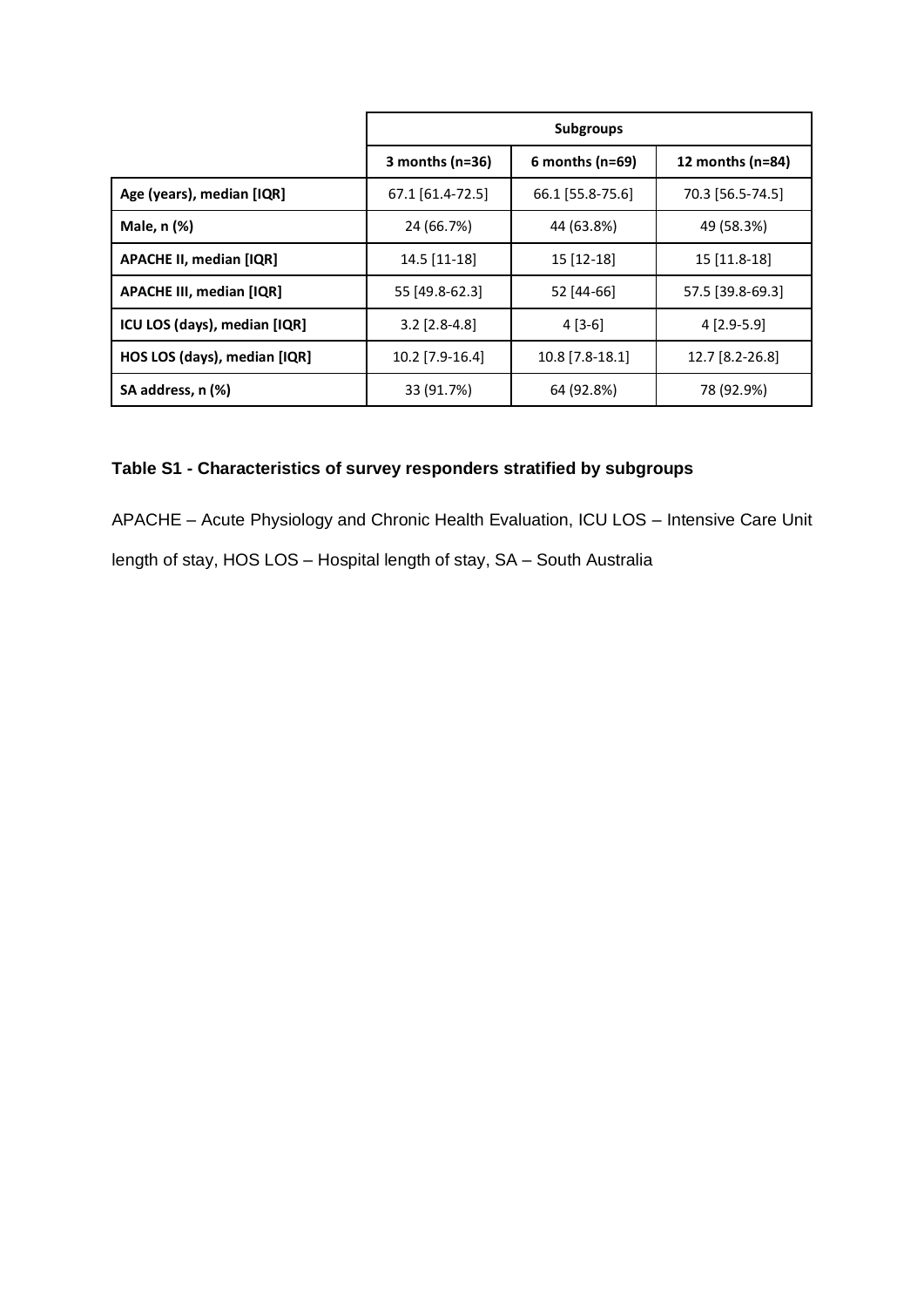|                            | 3 months      | 6 months      | 12 months      | p value |
|----------------------------|---------------|---------------|----------------|---------|
| <b>Replied / consented</b> | 36/44 (81.8%) | 69/87 (79.3%) | 84/108 (77.8%) | 0.855   |
| <b>Mixed-mode Group</b>    | 18/36 (50%)   | 30/69 (43.5%) | 44/84 (52.4%)  |         |
| <b>Paper Group</b>         | 18/36 (50%)   | 39/69 (56.5%) | 40/84 (47.6%)  |         |

**Table S2 – Response rate within subgroups and further stratified into mixed-mode and** 

**paper group**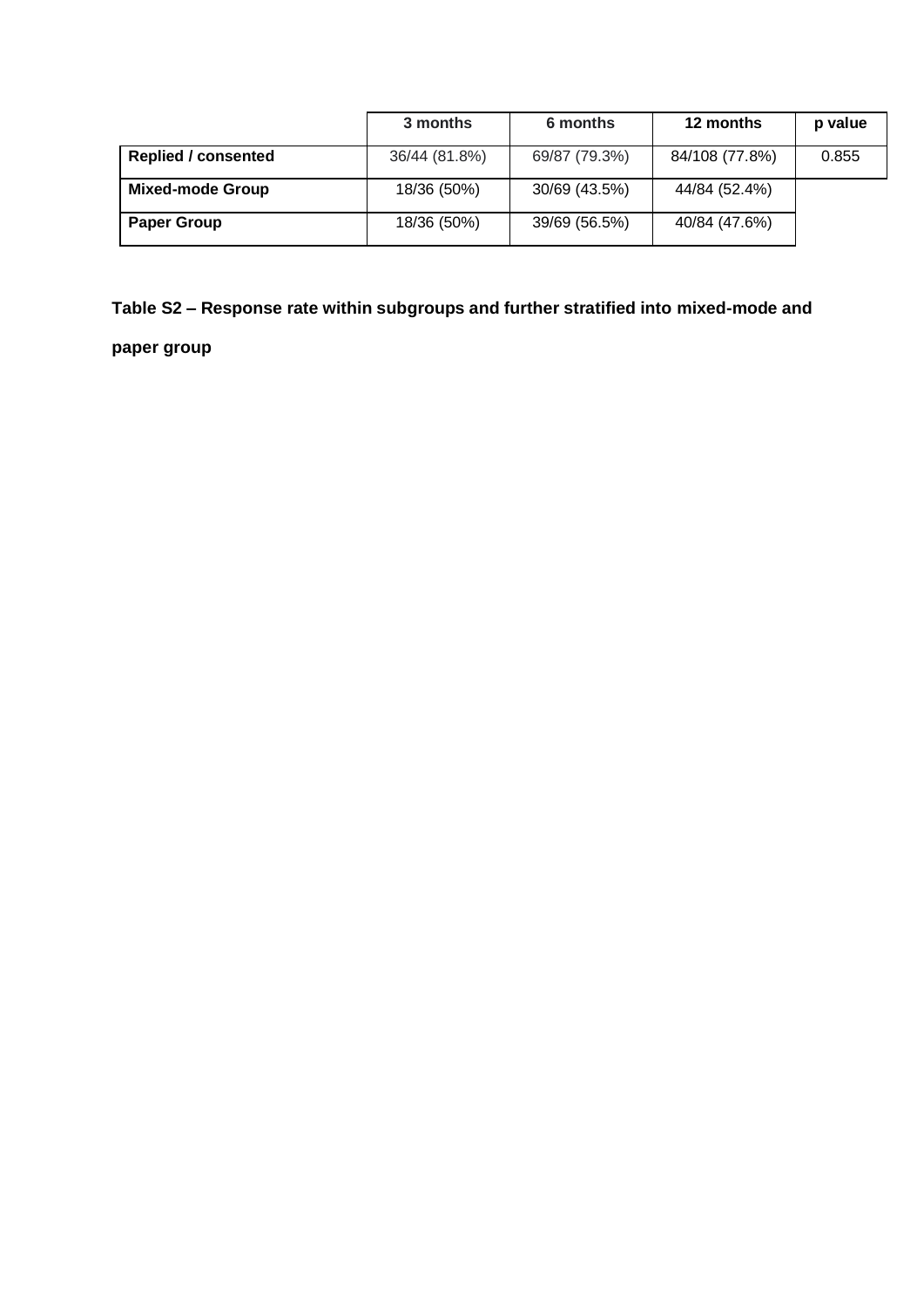|                                     | 3 months ( $n=36$ ) | $6$ months (n=69)  | 12 months ( $n=84$ ) |
|-------------------------------------|---------------------|--------------------|----------------------|
| EQ-5D-5L Index Value, median [IQR]* | $0.81$ [0.74-0.94]  | $0.86$ [0.74-0.94] | $0.82$ [0.67-0.89]   |
| EQ-5D VAS, median [IQR]             | 75 [70-90]          | 80 [65-85]         | 75 [60-85]           |
| Total Depression, n (%)+            | 9(25.7%)            | 16 (23.2%)         | 21(25.3%)            |
| Mild, n (%)                         | 6(17.1%)            | 9(13%)             | 17 (20.5%)           |
| Moderate, n (%)                     | 3(8.6%)             | 7(10.1%)           | 3(3.6%)              |
| Severe, n (%)                       | $0(0\%)$            | $0(0\%)$           | 1(1.2%)              |
| Total Anxiety, n (%)+               | 7 (20%)             | 22 (31.9%)         | 21 (25.3%)           |
| Mild, n (%)                         | 5(14.3%)            | 8 (11.6%)          | 12 (14.5%)           |
| Moderate, n (%)                     | 1 (2.9%)            | 12 (17.4%)         | 7 (8.4%)             |
| Severe, n (%)                       | 1 (2.9%)            | 2(2.9%)            | 2(2.4%)              |
| PTSD likely, n (%) <sup>+</sup>     | 3(8.6%)             | 9(13.2%)           | 13 (16%)             |

# **Table S3 – Patient Reported Outcome Measures stratified by subgroup**

EQ-5D-5L – EuroQOL-5D-5L, VAS – visual analogue scale, PTSD – Post traumatic stress disorder.

\* EQ-5D-5L index values were calculated using a UK value set (19)

**†** HADS - A score of 8-10 was classified as mild, 11-14 as moderate, and >14 as severe symptoms (20).

‡ IES-R with a cut-off of >35 for the patient likely having PTSD (21).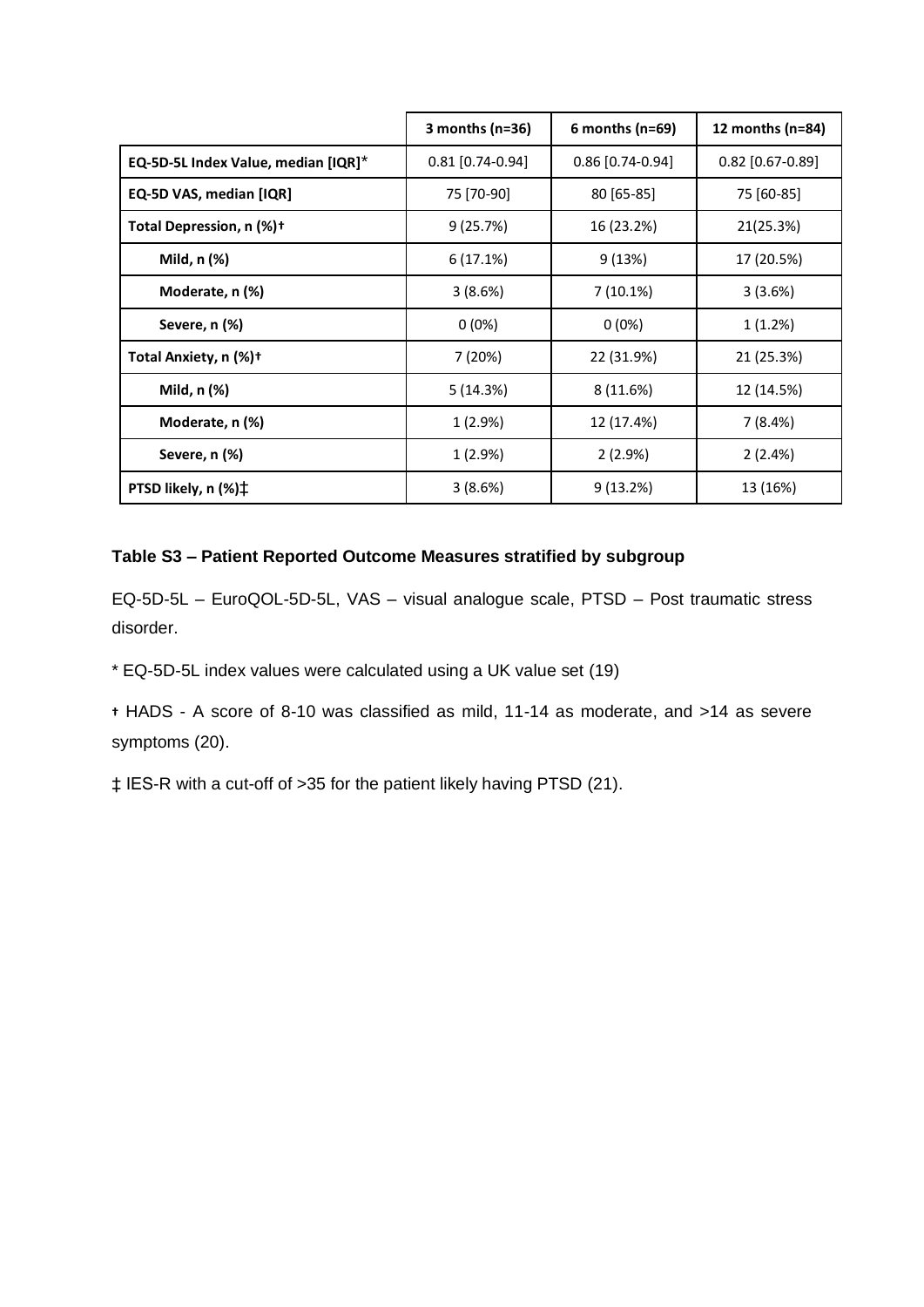|                                 | Mixed-Mode Group (n=92) | Paper Group (n=97)  | Responders (n=189)  | Non-responders* (n=50) |
|---------------------------------|-------------------------|---------------------|---------------------|------------------------|
| Age (years), median [IQR]       | 66.9 [54.2 - 76.4]      | 67.6 [59.7 - 73.8]  | 67.3 [57.1-75.2]    | 57.9 [44.8-69.4]       |
| Male, n (%)                     | 58 (63%)                | 59 (60.8%)          | 117 (61.9%)         | 31 (62%)               |
| <b>APACHE II, median [IQR]</b>  | $15[11-18]$             | $15[13-18]$         | $15 [12-18]$        | 14 [12-19]             |
| <b>APACHE III, median [IQR]</b> | 53 $[43 - 67]$          | $56[46-67]$         | $54[44-67]$         | 54 [37-66]             |
| ICU LOS (days), median [IQR]    | $3.8$ [2.9 - 5.7]       | $4.0$ [3.0 - 6.0]   | $3.9$ [2.9 - 5.9]   | $4.1$ [2.9-6.9]        |
| HOS LOS (days), median [IQR]    | 13.2 [8.7 - 20.6]       | $10.1$ [7.7 - 22.6] | $11.2$ [8.1 - 22.2] | 16.5 [10.4-23.9]       |
| Lives in SA, $n$ $%$            | 86 (93.5%)              | 89 (91.8%)          | 175 (92.6%)         | 48 (96%)               |

### **Table S4 – Characteristics of survey responders stratified by groups, all responders and non-responders**

APACHE – Acute Physiology and Chronic Health Evaluation, ICU LOS – Intensive Care Unit length of stay, HOS LOS – Hospital length of stay,

SA – South Australia.

\* Non-responders were all patients that consented but did not reply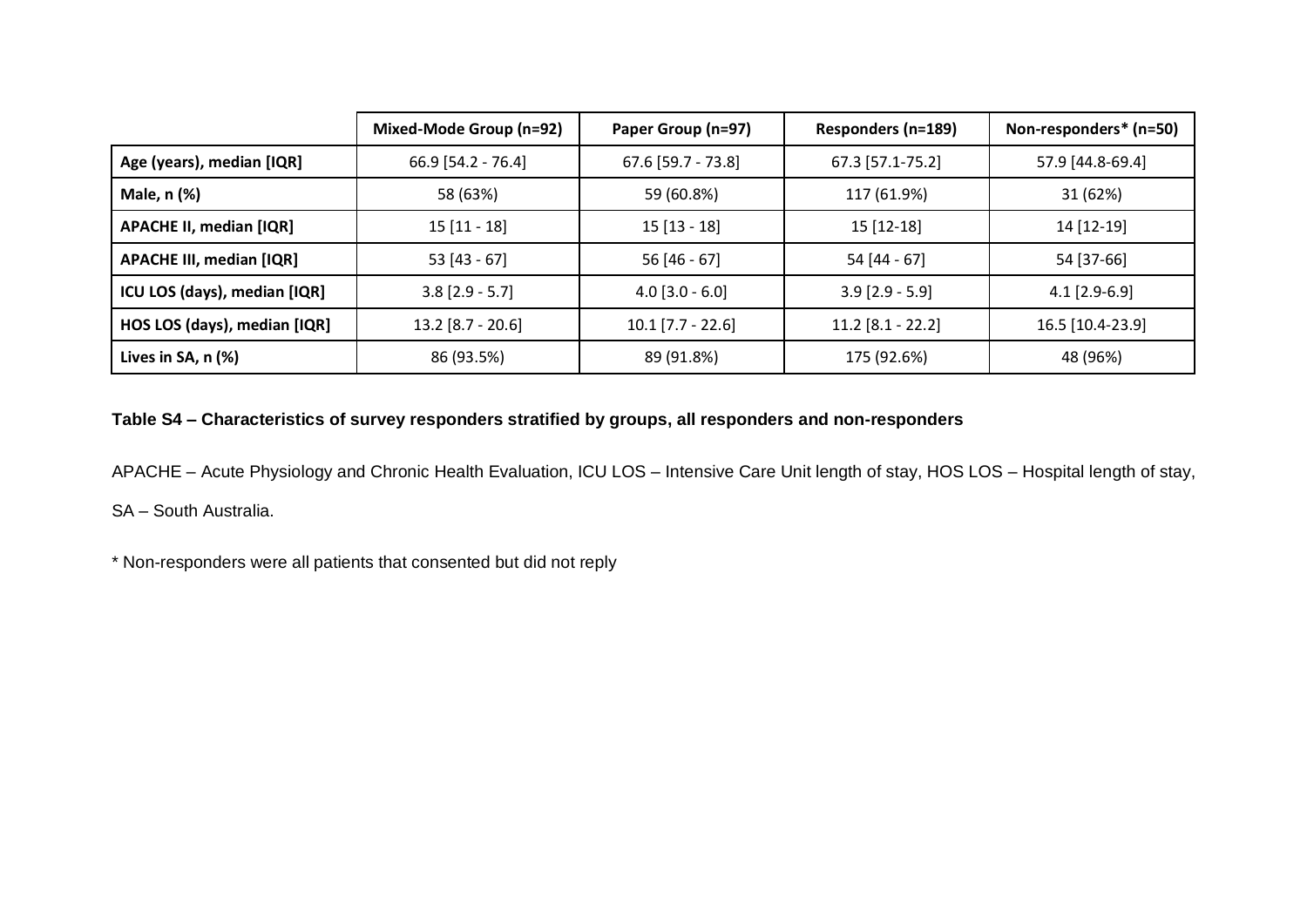|                                    | Number (%) of answers for each question |                    |         |
|------------------------------------|-----------------------------------------|--------------------|---------|
| <b>PROM</b>                        | <b>Mixed-mode Group</b><br>$(n=92)$     | Paper Group (n=97) | P-value |
| <b>EQ-5D-5L</b>                    |                                         |                    |         |
| Mobility                           | 91 (98.9%)                              | 95 (97.9%)         | 0.592   |
| Self-Care                          | 91 (98.9%)                              | 96 (99%)           | 0.970   |
| <b>Usual Activities</b>            | 91 (98.9%)                              | 96 (99%)           | 0.970   |
| Pain / Discomfort                  | 91 (98.9%)                              | 96 (99%)           | 0.970   |
| Anxiety / Depression               | 91 (98.9%)                              | 95 (97.9%)         | 0.592   |
| <b>EQ-5D Visual Analogue Scale</b> | 90 (97.8%)                              | 95 (97.9%)         | 0.957   |
| Number of EQ-5D-5L completed       | 90 (97.8%)                              | 93 (95.9%)         | 0.445   |
|                                    |                                         |                    |         |
| <b>HADS</b>                        |                                         |                    |         |
| Feel tense or wound up             | 90 (97.8%)                              | 96 (99%)           | 0.530   |
| Enjoyment of things                | 90 (97.8%)                              | 96 (99%)           | 0.530   |
| Frightened feeling                 | 90 (97.8%)                              | 96 (99%)           | 0.530   |
| Laugh and see the funny side       | 90 (97.8%)                              | 97 (100%)          | 0.144   |
| Worrying thoughts                  | 90 (97.8%)                              | 97 (100%)          | 0.144   |
| <b>Feel cheerful</b>               | 90 (97.8%)                              | 97 (100%)          | 0.144   |
| Sit at ease and feel relaxed       | 90 (97.8%)                              | 97 (100%)          | 0.144   |
| Feel slowed down                   | 90 (97.8%)                              | 97 (100%)          | 0.144   |
| Butterflies in the stomach         | 90 (97.8%)                              | 96 (99%)           | 0.530   |
| Lost interest in appearance        | 90 (97.8%)                              | 97 (100%)          | 0.144   |
| <b>Feel restless</b>               | 90 (97.8%)                              | 97 (100%)          | 0.144   |
| Look forward with enjoyment        | 90 (97.8%)                              | 96 (99%)           | 0.530   |
| Sudden feeling of panic            | 90 (97.8%)                              | 97 (100%)          | 0.144   |
| Enjoy book or audio or TV          | 90 (97.8%)                              | 97 (100%)          | 0.144   |
| <b>Number of HADS completed</b>    | 90 (97.8%)                              | 93 (95.9%)         | 0.445   |

# **Table S5 - Missing data stratified by individual items and PROMs.**

# **All data are n (%)**

PROM – Patient Reported Outcome Measure

EQ-5D-5L – EuroQOL-5D-5L

- HADS Hospital Anxiety and Depression Scale
- IES-R Impact of Events Scale Revised